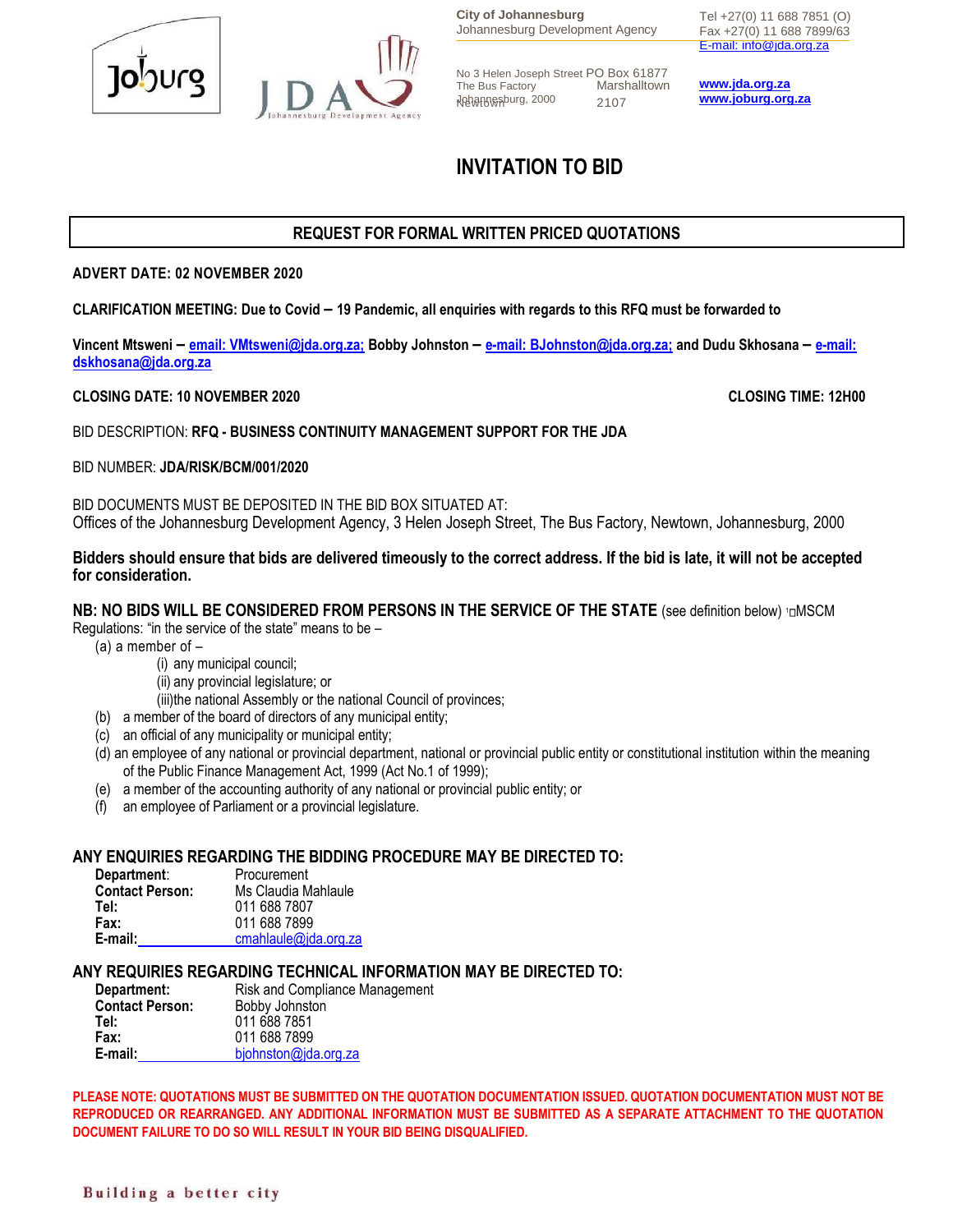# **OFFER**

# THE FOLLOWING PARTICULARS MUST BE FURNISHED (FAILURE TO DO SO WILL RESULT IN YOUR BID BEING DISQUALIFIED)

| <b>STREET ADDRESS</b>           |  |
|---------------------------------|--|
|                                 |  |
| <b>CELLPHONE NUMBER</b>         |  |
| <b>FACSIMILE NUMBER</b>         |  |
|                                 |  |
|                                 |  |
|                                 |  |
|                                 |  |
|                                 |  |
| <b>TOTAL BID PRICE in words</b> |  |
|                                 |  |
|                                 |  |
|                                 |  |
|                                 |  |

### **SIGNATURE OF BIDDER**

**CAPACITY UNDER WHICH THIS BID IS SIGNED** 

....................

**DATE** 

### THE ABOVE PARTICULARS MUST BE FURNISHED. FAILURE TO DO SO WILL RESULT IN THE BID **BEING DISQUALIFIED**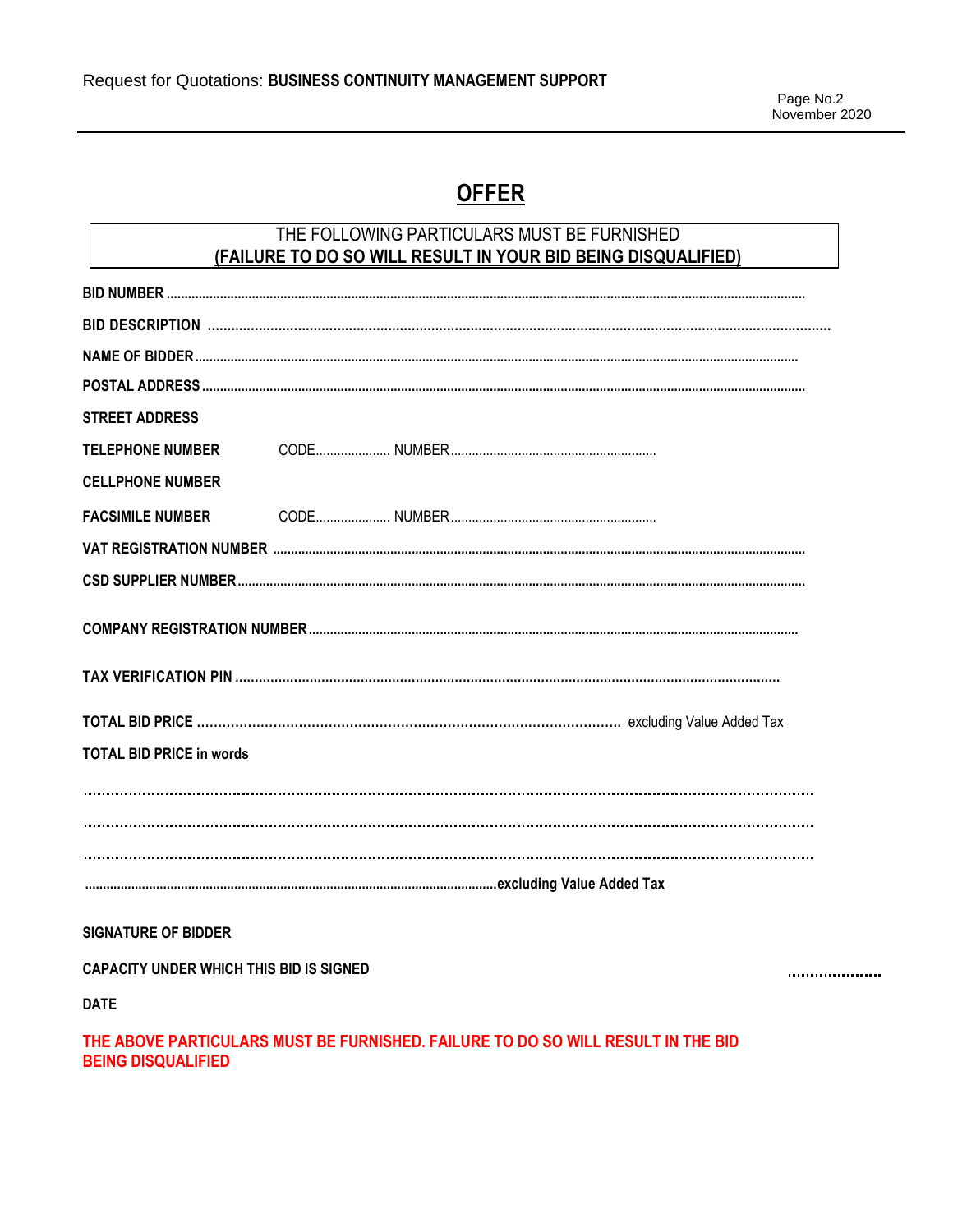#### **The following conditions will apply:**

- A copy of a valid Tax Compliant Status Letter from SARS must be submitted. No award will be made to a service provider whose tax matters are not in order with the SARS.
- No award will be made to a service provider who is not registered on the National Treasury Central Supplier Database.
- An original and valid BBBEE status level verification certificate or a certified copy thereof must be submitted.
- **An EME must submit a sworn affidavit confirming the following :**
	- **Annual turnover revenue of R10 million or less; and**
		- **Level of black ownership**

**Any misrepresentations in terms of the above constitutes a criminal offence as set out in the B-BBEE Act as amended**

- A copy of the bidder's latest municipal account in the name of the bidder or alternatively in the names of the directors / partners of the bidding entity must be submitted.
- Price(s) quoted must be valid for at least thirty (30) days from date of your offer.
- Price(s) quoted must be firm and must be exclusive of VAT.
- If the price quoted is above R 30 000 (inclusive of VAT), the quotation will be evaluated in terms of the 80/20 preference point system as prescribed in the Preferential Procurement Framework Act (No. 5 of 2000).

**Failure to comply with these conditions may invalidate your offer.**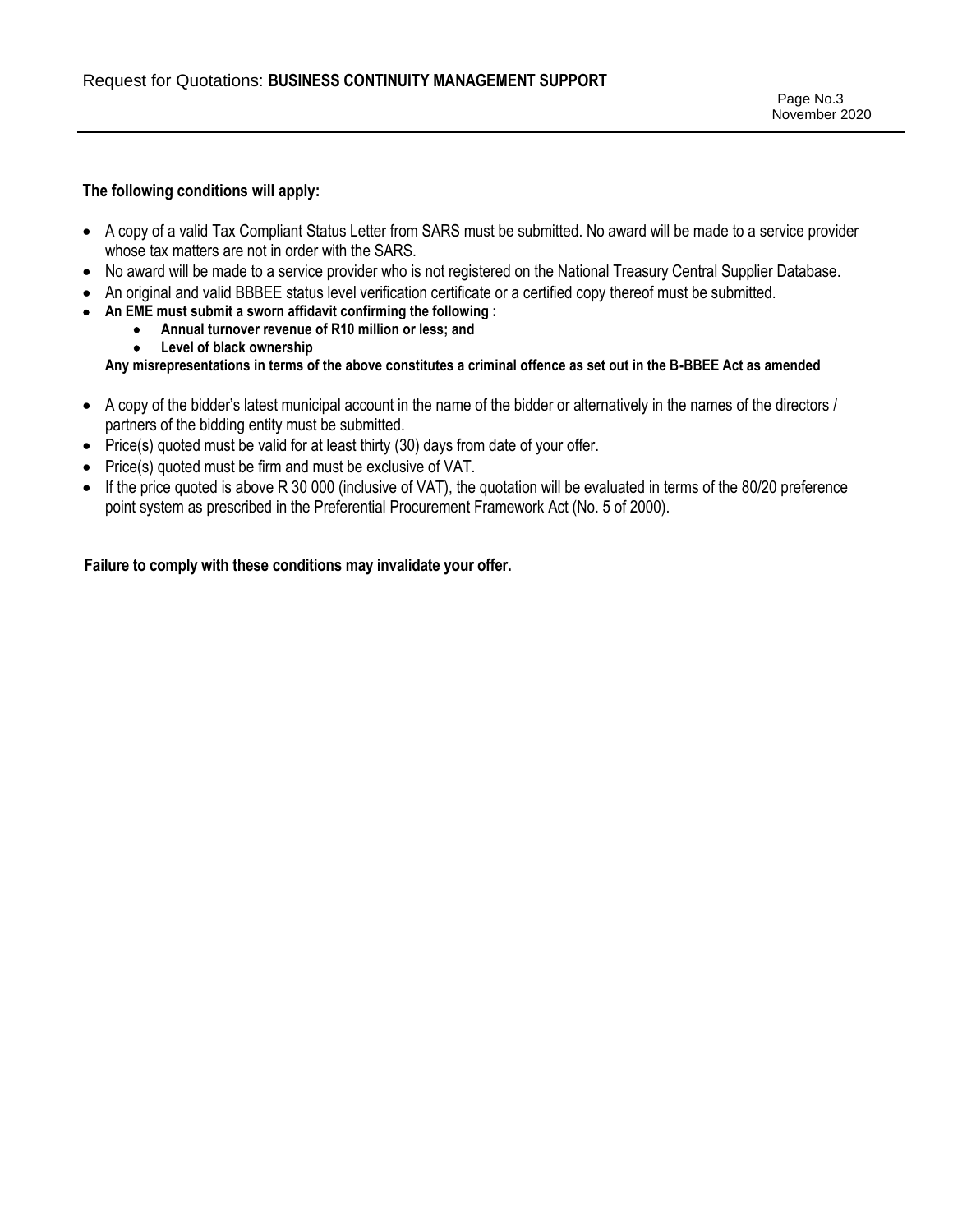Page No.4 November 2020

#### **To all our stakeholders**

#### **RE: The channels of reporting fraudulent and Corrupt Activities**

The City of Johannesburg has a **zero-tolerance approach to Fraud, Theft, Corruption, Maladministration, and Collusion** by suppliers with employees. To reinforce this commitment, more channels have been added to report any Fraudulent and Corrupt activities.

Instances of corporate fraud and misconduct remain a constant threat to service delivery. The City of Johannesburg took a resolution to adopt strategic interventions aimed at combatting fraud and corruption. The City took a decision to centralize the reporting of fraudulent and corrupt activities through the establishment of an independent fraud hotline which is managed by independent service providers.

All people doing business with the Johannesburg Development Agency are encouraged to report any corrupt or illegal practice.

Employees are encouraged to report fraud, waste or other concerns suggestive of dishonest or illegal activities.

#### **Anyone can report fraudulent and corrupt activities through one of the following channels:**

- Toll free number...........................................0800 002 587
- Toll free Fax ..................................................... 0800 007 788
- SMS (charged @ R1.50)..........................32840
- Email Address:……………………………….. [anticorruption@tip-offs.com](mailto:anticorruption@tip-offs.com)
- Web site:………………………………………… [www.tip-off.com](http://www.tip-off.com/)
- Free post:…………………………………………. Free post, KNZ 138, Umhlanga, 4320



Let's join hands to take up the Fight against Fraud and Corruption in our society.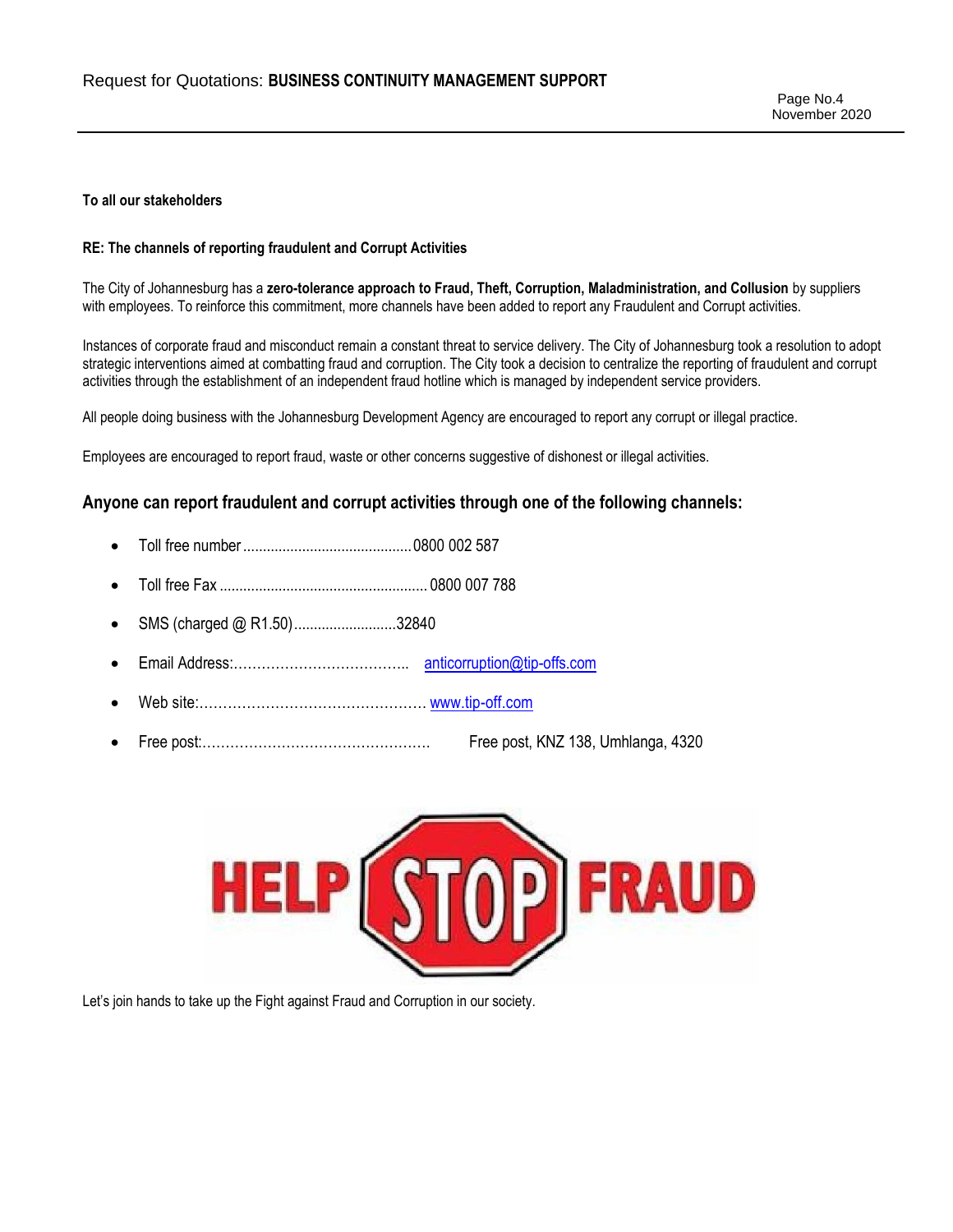#### **1. LOCATION**

The Business Continuity Management Support should be undertaken at the successful bidder's offices/ JDA.

#### **2. SCOPE OF WORK**

The critical aspects are as follows but not necessarily limited to:

- 2.1 Annual Disaster Recovery testing (Recovery Site and Data Backups both on-site and off-site)
- 2.2 Assist the JDA to institutionalize a culture of Business Continuity
- 2.3 Create Business Continuity awareness
- 2.4 Reporting on findings and further BCM recommendations

#### **3. DURATION**

The Business Continuity Management Support is expected to be completed and a report generated by the 31<sup>st</sup> December 2020.

#### **4. THE DELIVERABLES**

- 4.1 Comprehensive report which contains the methodology applied findings, recommendations and conclusions.
- 4.2 Evidence attached to report with clear references to findings, if applicable.
- 4.3 Present report to EXCO.

#### **5. NOTES FOR PRICING**

The bidder is to quote a comprehensive price based on the Scope of work to be done as highlighted in **Section 2** of this document

| A: SERVICE PROVIDER COST SCHEDULE |                                                 |                                  | <b>Cost (excluding VAT)</b> |
|-----------------------------------|-------------------------------------------------|----------------------------------|-----------------------------|
| No.                               | <b>Item</b>                                     | <b>Deliverable / Activities</b>  |                             |
|                                   | <b>Business Continuity</b><br>Management Report | As per project scope (section 2) |                             |
| <b>TOTAL</b>                      |                                                 |                                  | R                           |

# **TOTAL FEE TO BE TRANSFERRED TO THE OFFER PAGE**

#### **6. PRESENTATION OF QUOTATIONS**

Submissions are to consist of a short **(not to exceed 15 pages)** and comprehensible report that must provide the JDA with sufficient information to make a sound and fair evaluation of the quotation as well as the experience and capability of the applicant to undertake and manage the project successfully. The report should **use the same item numbers as below** for the required sections of the report.

The following information must be clearly spelt out: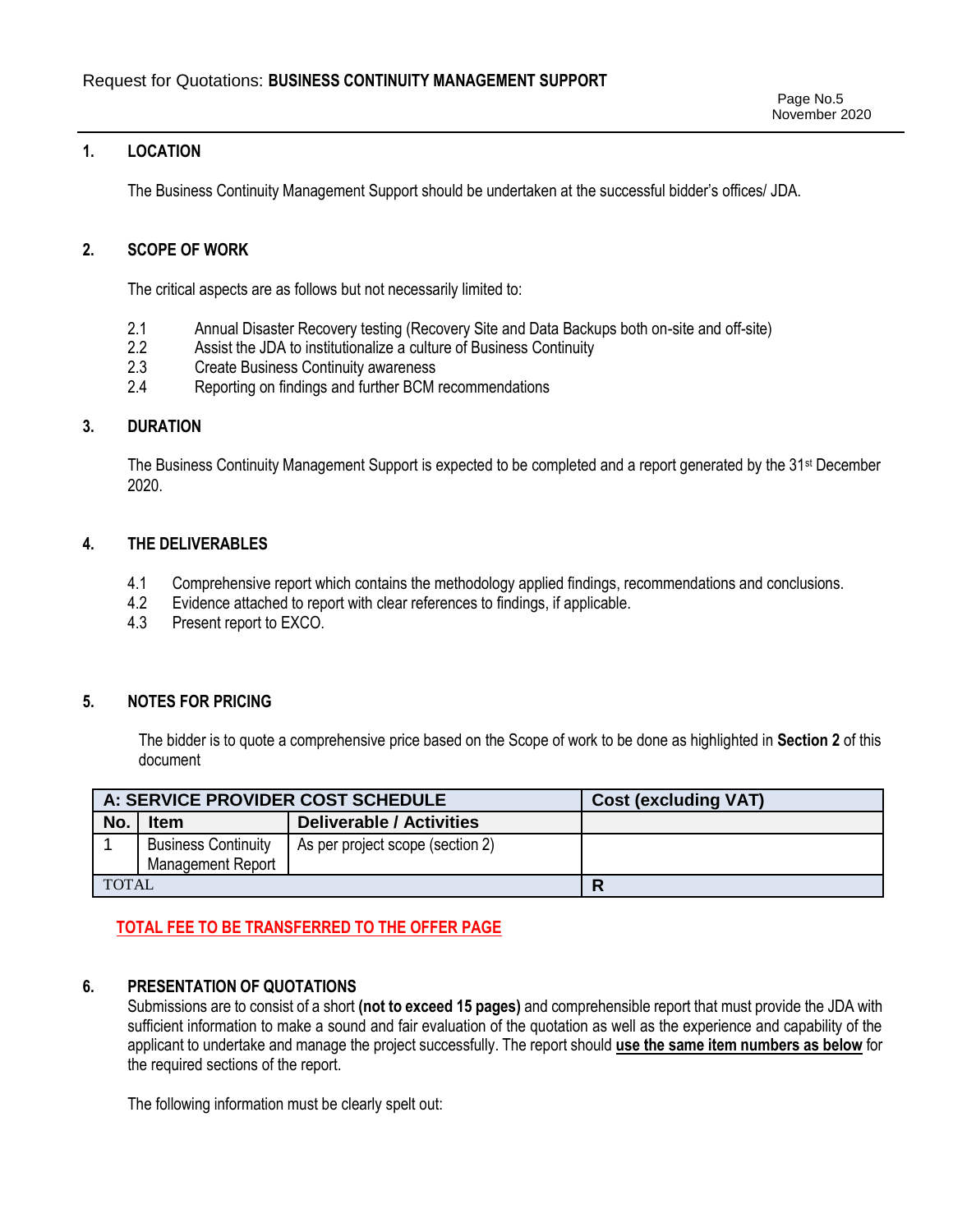- **1. BRIEF** company background, lists of **SIMILAR (not all)** projects (including client name, contact person, telephone number, value of the project, and the consulting fee value, nature of the project, required deliverables).
- **2.** A copy of a valid Tax Compliant Status Letter from SARS.
- **3.** A copy of the tenderer's latest municipal rates account in the name of the tenderer or alternatively in the names of the Directors / Partners of the tendering entity. Copies of lease agreements **will be accepted.**
- **4.** An original and valid BBBEE status levels verification certificate or a certified copy thereof, substantiating the bidding entities BBBEE rating. Only certificates issued by verification agencies accredited by the South African Accreditation System (SANAS), or by registered auditors approved by the Independent Regulatory Board of Auditors (IRBA) will be accepted. An EME must submit a sworn affidavit confirming the following:
	- Annual Turnover Revenue of R10 million or less; and
	- Level of Black ownership
	- Any misrepresentation in terms of bullet point above constitutes a criminal offence as set out in the B-BBEE Act as amended.
- 5. A **CERTIFIED COPY** of the organisation's Professional Indemnity Insurance indicating the value per claim, excess, and expiry date. If applicable.
- 6. An original letter from the tenderer's bank confirming account information.
- 7. A statement from an independent auditor / accountant regarding the tenderer's financial standing to undertake this project.
- 8. Bidders are required to submit detailed quotations based on the required deliverables defined in rand terms. Applicants are to illustrate the fee proposal linked to deliverables. All disbursements, etc. are to be **included** in the quotations. Applicants must ensure that the

# **TOTAL FEE IS CORRECTLY CALCULATED AND TRANSFERRED TO THE OFFER PAGE.**

9. The attached forms A to E annexed, must be scrutinized, completed and submitted together with your quotation.

#### **Failure to comply with the requirements above will result in tenderers been negatively scored for responsiveness or disqualified for non-compliance. Note for consortium and joint ventures**

- 
- The items above are to be addressed and completed by **EACH** member of the consortium or joint venture.
- An agreement between all parties of the consortium or joint venture is to accompany the tender submission
- A lead consultant is to be appointed and noted in the submission
- A trust, consortium or joint venture will qualify for points for their BBBEE status level as an unincorporated entity, provided that the entity submits their consolidated BBBEE scorecard as if they were a group structure and that such a consolidated BBBEE scorecard is prepared for every separate tender.

#### **Failure to comply with these conditions may invalidate your offer.**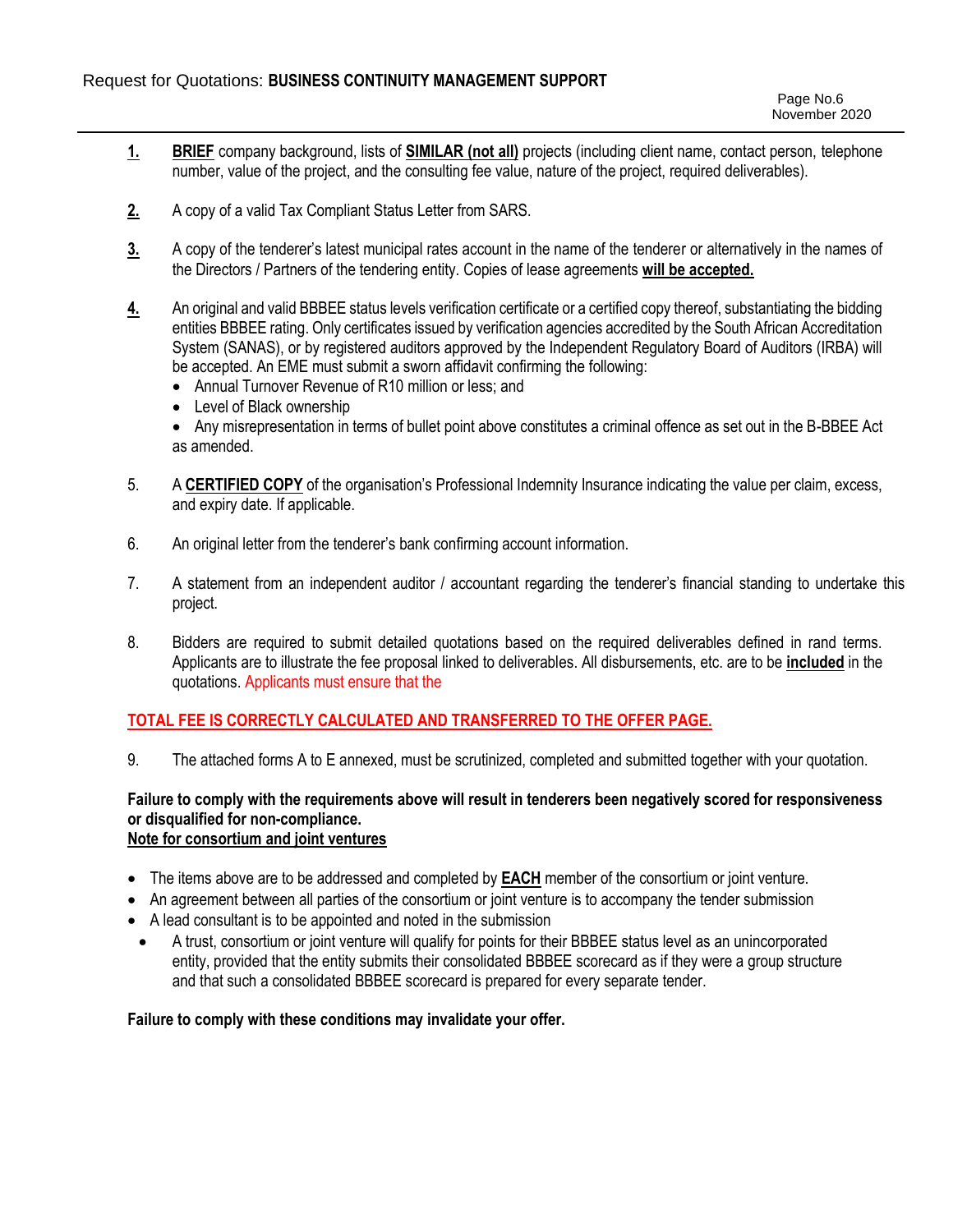# **7. ASSESSMENT CRITERIA**

Submissions will be evaluated on the criteria to follow:

- Compliance
- Technical
- Price / BBBEE

#### **7. Technical**

The technical assessment is based on the criteria set-out below.

### **7.1 Technical**

The technical assessment is based on the criteria set-out below

Tenderers will have to submit compliant documents and score a minimum number of points in the technical evaluation in order to be considered further in the evaluation process.

#### **Total points 330, Minimum points required 231 which is 70%**

| <b>No</b> | <b>Evaluation Criteria</b>                                                                | <b>Points</b><br>(Double<br><b>Figures)</b> |
|-----------|-------------------------------------------------------------------------------------------|---------------------------------------------|
|           |                                                                                           |                                             |
|           | <b>Responsiveness: (Maximum Points)</b>                                                   | 30                                          |
|           | Company profile<br>a)                                                                     | 10                                          |
|           | List of contracts- current and historic of similar in nature<br>b)                        | 10                                          |
|           | CV's of individuals that will provide services to JDA<br>C)                               | 10                                          |
|           | Statement from independent auditors or accountants<br>ď                                   |                                             |
|           | Details of directors, partners and shareholders<br>e                                      |                                             |
|           | f) Completion of tender document fully including all annexures                            |                                             |
|           | <b>Capabilities</b>                                                                       | 100                                         |
|           | a) Qualifications of individuals allocated to the Project (Maximum Points)                | 50                                          |
|           | i) Audit, Legal, Business Management or Governance Related Post-Graduate<br>Qualification | 50                                          |
|           | ii) Audit, Legal, Business Management or Governance Related Under- Graduate Qualification | 40                                          |
|           | iii) Audit, Legal, Business Management or Governance Related Diploma<br>Qualification     | 30                                          |
|           | iv) Audit, Legal, Business Management or Governance Related Certificates                  | 25                                          |
|           |                                                                                           |                                             |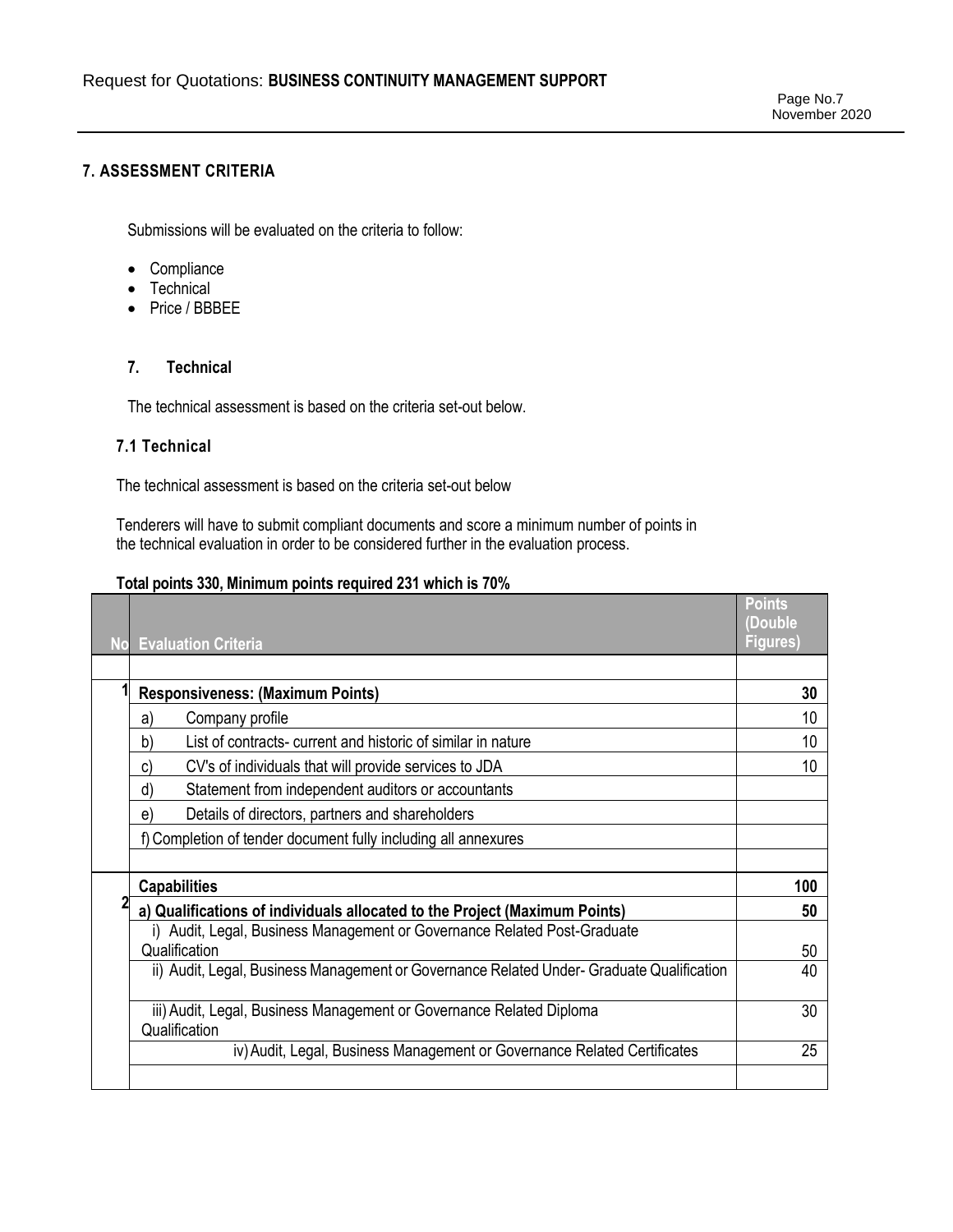# Request for Quotations: **BUSINESS CONTINUITY MANAGEMENT SUPPORT**

| b) Experience of individuals allocated to the Project (Maximum Points)                                                        | 50              |
|-------------------------------------------------------------------------------------------------------------------------------|-----------------|
| i) 10 + years Relevant Experience in Audit, Legal, Business Management                                                        | 50              |
| ii) 5-9 years Relevant Experience in Audit, Legal, Business Management                                                        | 40              |
| iii) 3-4 years Relevant Experience in Audit, Legal, Business Management                                                       | 30              |
| iv) 1-2 years Relevant Experience in Audit, Legal, Business Management                                                        | 25              |
| v) 0-1 year Relevant Experience in Audit, Legal, Business Management                                                          | 20              |
| Company Previous Experience - Relevant to Ethics Consultancy and Ethics<br>$\mathbf{3}$<br><b>Management (Maximum Points)</b> | 100             |
| i) 7 + years Company Experience                                                                                               | 100             |
| ii)6 years Company Experience                                                                                                 | 90              |
| 5 years Company Experience<br>iii)                                                                                            | 80              |
| 3-4 years Company Experience<br>iv)                                                                                           | 70              |
| 1-2 years Company Experience<br>V)                                                                                            | 60              |
| Less than 1 year Company Experience<br>vi)                                                                                    | 50              |
| 4<br><b>Capacity to deliver</b>                                                                                               | 100             |
| a) Financial standing of the Company                                                                                          | 50              |
| i) Letter from the Independent Auditor/Accountant indicating healthy financial position                                       | 50              |
| Financial Statements submitted reflecting Profit and healthy Balance Sheet<br>$\mathsf{ii}$                                   | 30              |
| b) Minimum number of Individuals allocated:                                                                                   | 25              |
| 1 x Senior Consultant - Project Leader                                                                                        | 15              |
| 1 x Consultant - Assistant Senior Consultant                                                                                  | 10              |
| c) Team/Individual Commitment to the Project                                                                                  | 25              |
| No other Commitments - fully dedicated to this project<br>i)                                                                  | $\overline{25}$ |
| 1 Other Commitment over and above this project<br>ii)                                                                         | 12,5            |
| 2 Other Commitments over and above this project<br>iii)                                                                       | 8.3             |
| vi) $3 +$ Other Commitments over and above this project                                                                       |                 |
|                                                                                                                               |                 |
| <b>Total</b>                                                                                                                  | 330             |

# **7.2 BBBEE Status**

Having completed a technical evaluation, points will be awarded for empowerment (BBBEE), in accordance with the Preferential Procurement Regulations 2017 published in Government Gazette No. 40553 dated 20 January 2017. The following table is applicable in this regard:

| <b>B-BBEE Status Level</b> | Number of Points          |  |
|----------------------------|---------------------------|--|
| Of Contributor             | Tenders up to R50 million |  |
|                            |                           |  |
|                            | 18                        |  |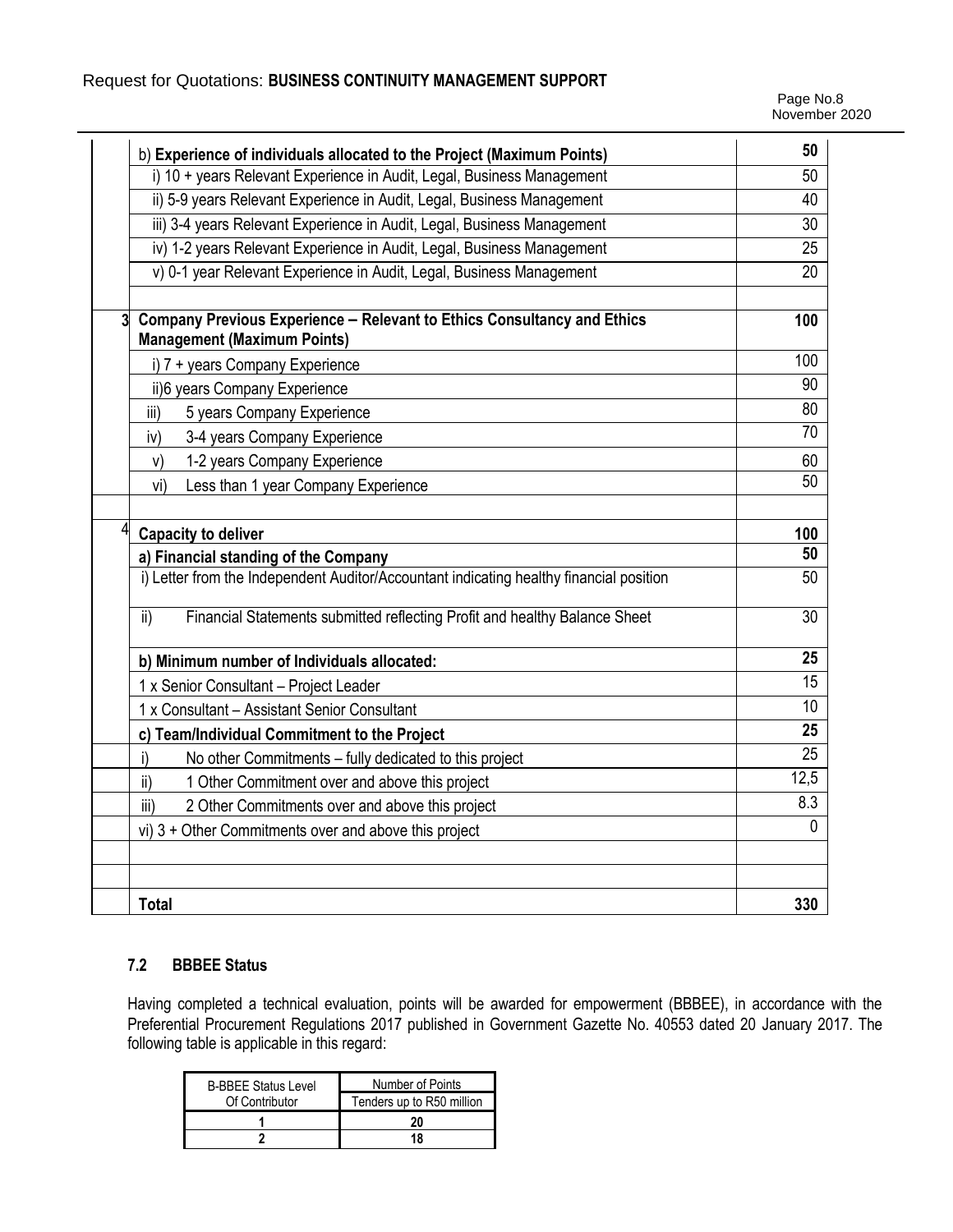|                              | 14 |
|------------------------------|----|
|                              | 12 |
|                              |    |
|                              |    |
|                              |    |
|                              |    |
| Non-Compliant<br>contributor |    |

#### Notes:

- 7.2.1 "B-BBEE status level of contributor" means the B-BBEE status received by a measured entity based on its overall performance using the relevant scorecard contained in the Codes of Good Practice on Black Economic Empowerment, issued in terms of section 9(1) of the Broad-Based Black Economic Empowerment Act ( Act No.53 of 2003).
- 7.2.2 Tenderers must submit their original and valid B-BBEE status level verification certificate or a certified copy thereof, substantiating their B-BBEE rating. Certificates issued by either verification agencies accredited by the South African Accreditation System (SANAS) or by registered auditors approved by the Independent Regulatory Board for Auditors (IRBA) are acceptable.
- 7.2.3 An EME must submit a sworn affidavit confirming the following:
	- Annual Turnover Revenue of R10 million or less; and
	- Level of Black ownership
	- Any misrepresentation in terms of bullet point above constitutes a criminal offence
	- as set out in the B-BBEE Act as amended.
- 7.2.4 The submission of such certificates must comply with the requirements of instructions and guidelines issued by the National Treasury and be in accordance with notices published by the Department of Trade and Industry in the Government Gazette.
- 7.2.5 A trust, consortium or joint venture will qualify for points for their B-BBEE status level as a legal entity, provided that the entity submits their B-BBEE status level certificate.
- 7.2.6 A trust, consortium or joint venture will qualify for points for their B-BBEE status level as an unincorporated entity, provided that the entity submits their consolidated B-BBEE scorecard as if they were a group structure and that such a consolidated B-BBEE scorecard is prepared for every separate tender.
- 7.2.7 A person will not be awarded points for B-BBEE status level if it is indicated in the tender documents that such a tenderer intends sub-contracting more than 25% of the value of the contract to any other enterprise that does not qualify for at least the points that such a tenderer qualifies for.
- 7.2.8 A person awarded a contract will not be permitted to sub-contract more than 25% of the value of the contract to any other enterprise that does not have an equal or higher B-BBEE status level than the person concerned.

#### **7.3 Price and Empowerment**

Having completed a technical evaluation, the procedure for the evaluation of technically qualifying tenders is Method 2 (Price and Preferences). The Preference Point System assigns a score to each tenderer based on the tender price and on the tenderer's BBBEE status. These scores are combined to determine an overall score for the tender. The tender with the highest score will be considered for acceptance.

The Preference Point System will be applied as follows:

- 80 points are assigned to price
- Up to 20 points are assigned to BBBEE status per the table under item 6.2

The total preference points for a tender are calculated with the formula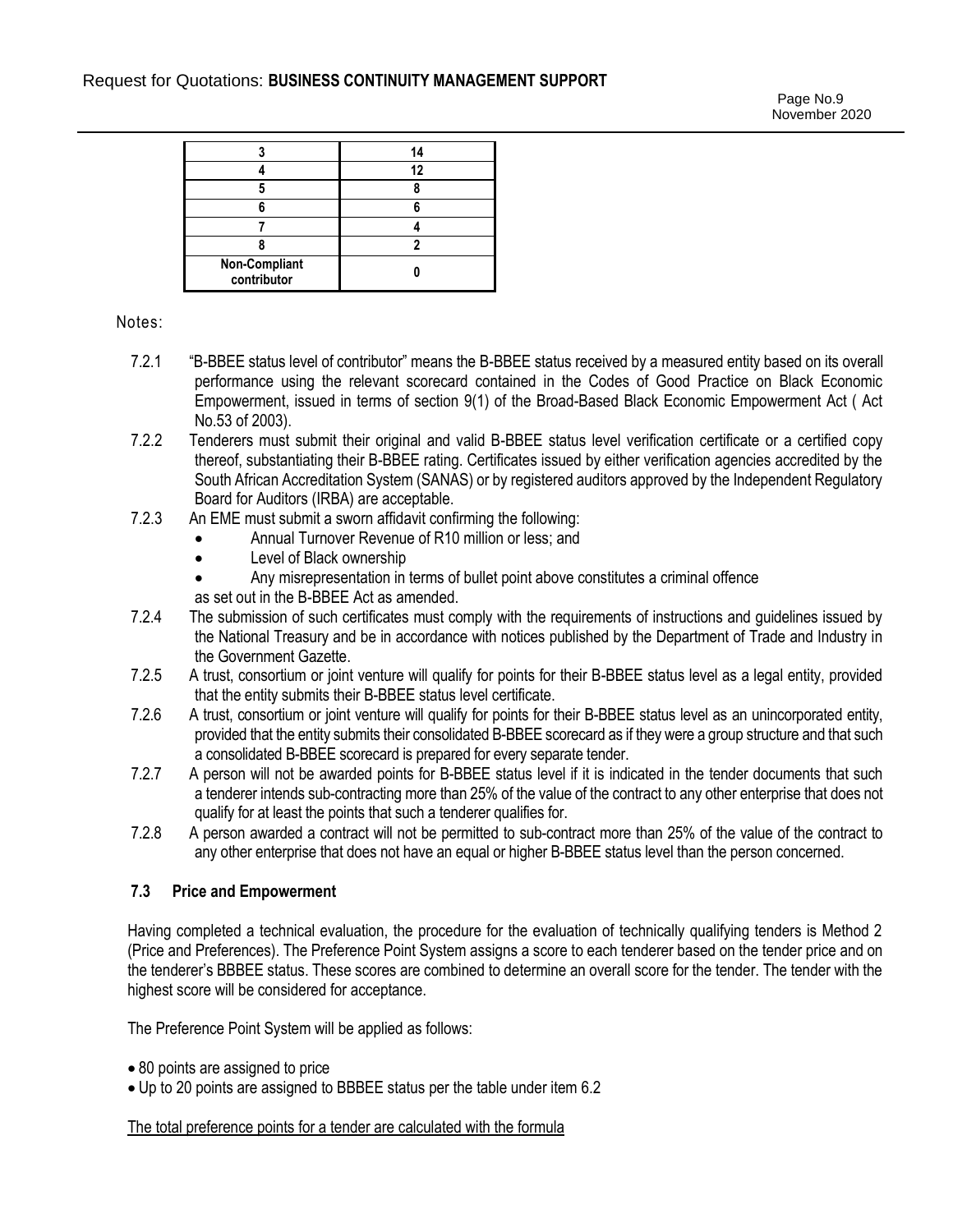**PP = Ps + Pbee Where**

**PP** is the total number of preference points scored by the tenderer **Ps** is the points scored for the comparative price of the tenderer, and **Pbee** is the number of points awarded to the tenderer based on his certified B-BBEE status level

#### Formula for scoring tender price

The following formula will be used to calculate the points for price.

# **Ps = X [1 – (Pt – Pmin)]**

Where

**P min**

**Ps =** Points scored for comparative price of tender under consideration

**Pt =** Comparative price of tender under consideration

**P**<sub>min</sub> = Comparative price of lowest acceptable tender

**X = Points** assigned to price

# **8. CLOSING DATE, TIME AND VENUE FOR SUBMISSIONS**

The words **"RFQ - BUSINESS CONTINUITY MANAGEMENT SUPPORT FOR THE JDA"** must be written / typed clearly on the envelope. The envelope must be deposited in the tender box at the Johannesburg Development Agency, Ground Floor, The Bus Factory, 3 Helen Joseph Street (formerly known as President) and Newtown only between the hours of 08H00 and 12H00.

# **The RFQ closes at 12h00 on 10 November 2020.**

#### NO LATE / TELEPHONIC / FAXED / POSTAL TENDERS WILL BE ACCEPTED OR CONSIDERED.

The Johannesburg Development Agency's selection of qualifying tenders shall be in the Johannesburg Development Agency's sole discretion and shall be final. The Johannesburg Development Agency does not bind itself to accept any particular Tender and no correspondence will be entered into.

Queries can be addressed in writing to: **Contact Person:** Bobby Johnston **E-mail:** [bjohnston@jda.org.za](mailto:bjohnston@jda.org.za)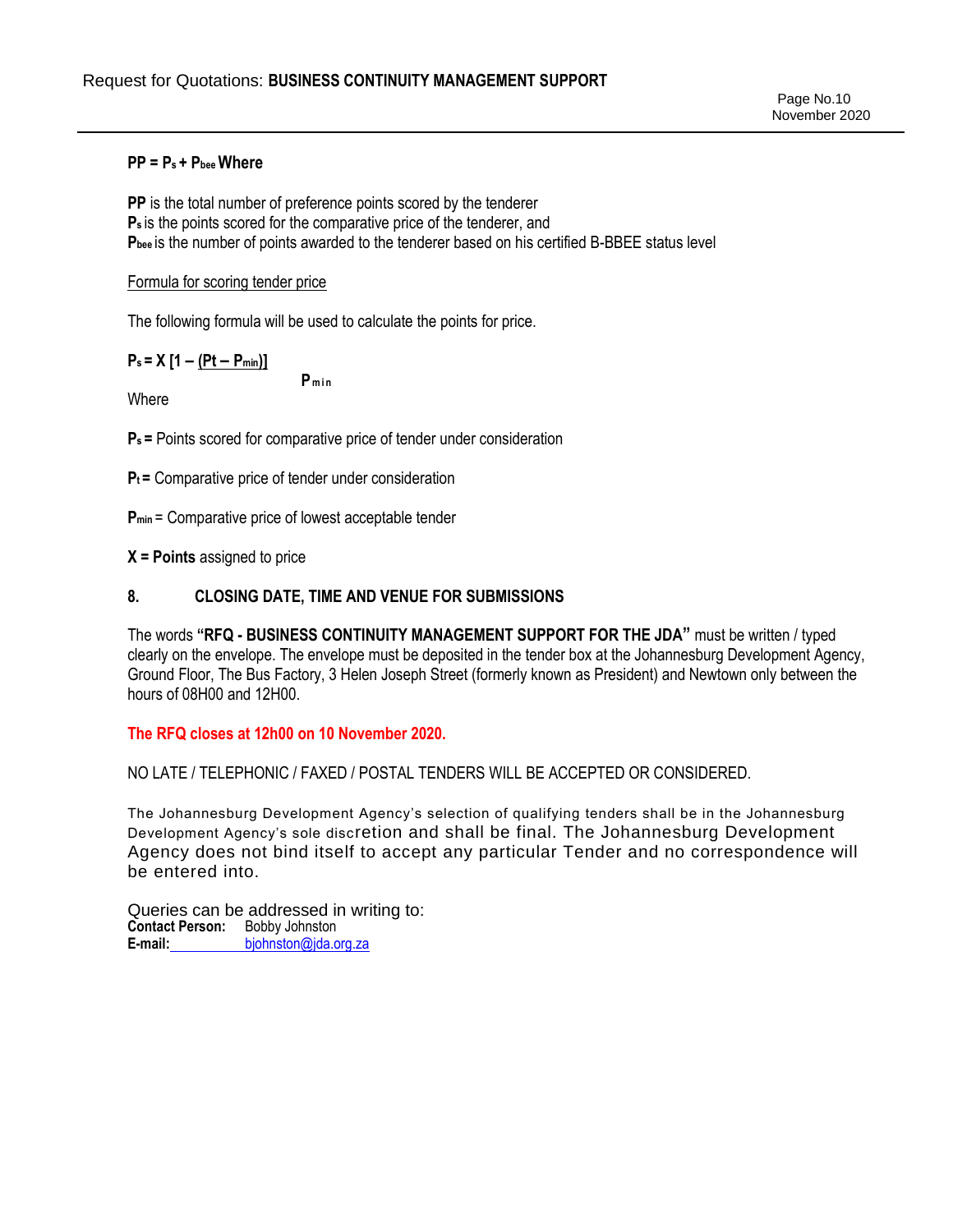# **ANNEXURE A: BUSINESS DECLARATION**

| <b>Company/enterprise Income</b><br>(Insert personal income tax number if a one person business and personal income tax numbers of all partners if a partnership) |
|-------------------------------------------------------------------------------------------------------------------------------------------------------------------|
|                                                                                                                                                                   |
|                                                                                                                                                                   |

#### $1.$ Type of firm

- n Partnership
- □ One person business/sole trader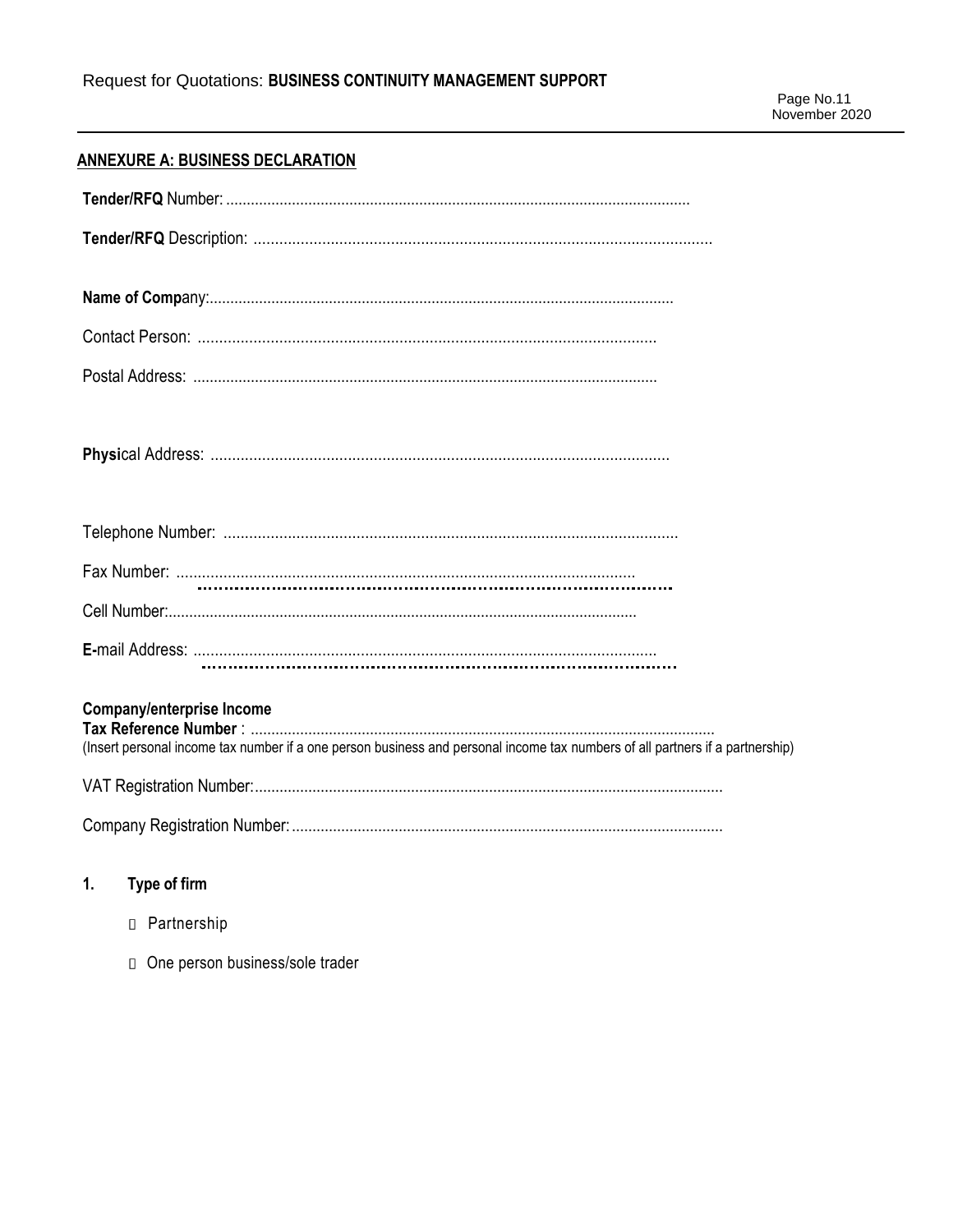|    | <b>D</b> Close corporation                                                                                                                                                          |
|----|-------------------------------------------------------------------------------------------------------------------------------------------------------------------------------------|
|    | D Public company                                                                                                                                                                    |
|    | <b>D</b> Private company                                                                                                                                                            |
| 2. | (Tick one box)<br><b>Principal business activities</b>                                                                                                                              |
|    |                                                                                                                                                                                     |
| 3. |                                                                                                                                                                                     |
| 4. | Detail all trade associations/professional bodies in which you have membership                                                                                                      |
|    |                                                                                                                                                                                     |
| 5. | Did the firm exist under a previous name?                                                                                                                                           |
|    | Yes<br>$\Box$<br>N <sub>o</sub><br>$\Box$                                                                                                                                           |
|    | (Tick one box)                                                                                                                                                                      |
|    |                                                                                                                                                                                     |
| 6. | How many permanent staff members are employed by the firm:                                                                                                                          |
|    | <b>Full Time</b><br>:<br>:                                                                                                                                                          |
|    | <b>Part Time</b>                                                                                                                                                                    |
| 7. | In the case of a firm which renders services for different disciplines, how many permanent staff members<br>are employed by the firm in the discipline for which you are tendering: |

**Full Time :**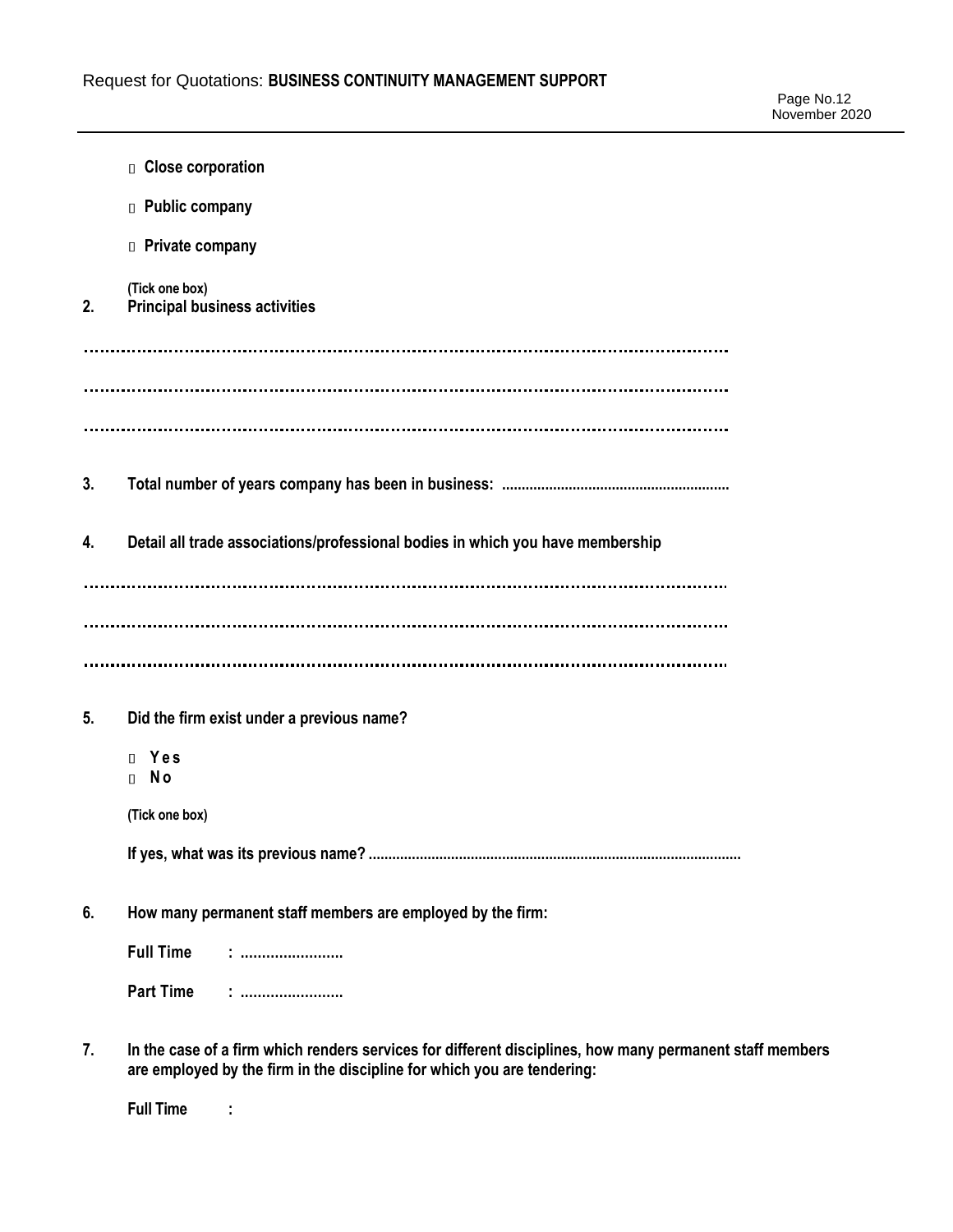**Part Time : ........................**

**8. What is the enterprise's annual turnover for the last two years and what is the estimated turnover of current commitments.**

**R .............................................................. Year..............**

**R .............................................................. Year..............**

**R .............................................................. Year..............**

**9. List all contracts which your company is engaged in and have not yet completed:**

| <b>CONTRACT</b><br><b>DESCRIPTION</b> | <b>LOCATION</b> | <b>COMPANY/</b><br><b>EMPLOYER</b> | <b>PROJECT</b><br><b>VALUE</b> | <b>ESTIMATED</b><br><b>FEES</b> | <b>EXPECTED</b><br><b>COMPLETION</b><br>(MONTH &<br>YEAR) |
|---------------------------------------|-----------------|------------------------------------|--------------------------------|---------------------------------|-----------------------------------------------------------|
|                                       |                 |                                    |                                |                                 |                                                           |
|                                       |                 |                                    |                                |                                 |                                                           |
|                                       |                 |                                    |                                |                                 |                                                           |
|                                       |                 |                                    |                                |                                 |                                                           |
|                                       |                 |                                    |                                |                                 |                                                           |
|                                       |                 |                                    |                                |                                 |                                                           |
|                                       |                 |                                    |                                |                                 |                                                           |
|                                       |                 |                                    |                                |                                 |                                                           |
|                                       |                 |                                    |                                |                                 |                                                           |
|                                       |                 |                                    |                                |                                 |                                                           |

#### **10. Banking details**

I/We hereby request and authorise you to pay any amounts which may accrue to me/us to the credit of my/our account with the mentioned bank.

I/We understand that the credit transfers hereby authorised will be processed by computer through a system known as the *"ACB Electronic Fund Transfer Service"* and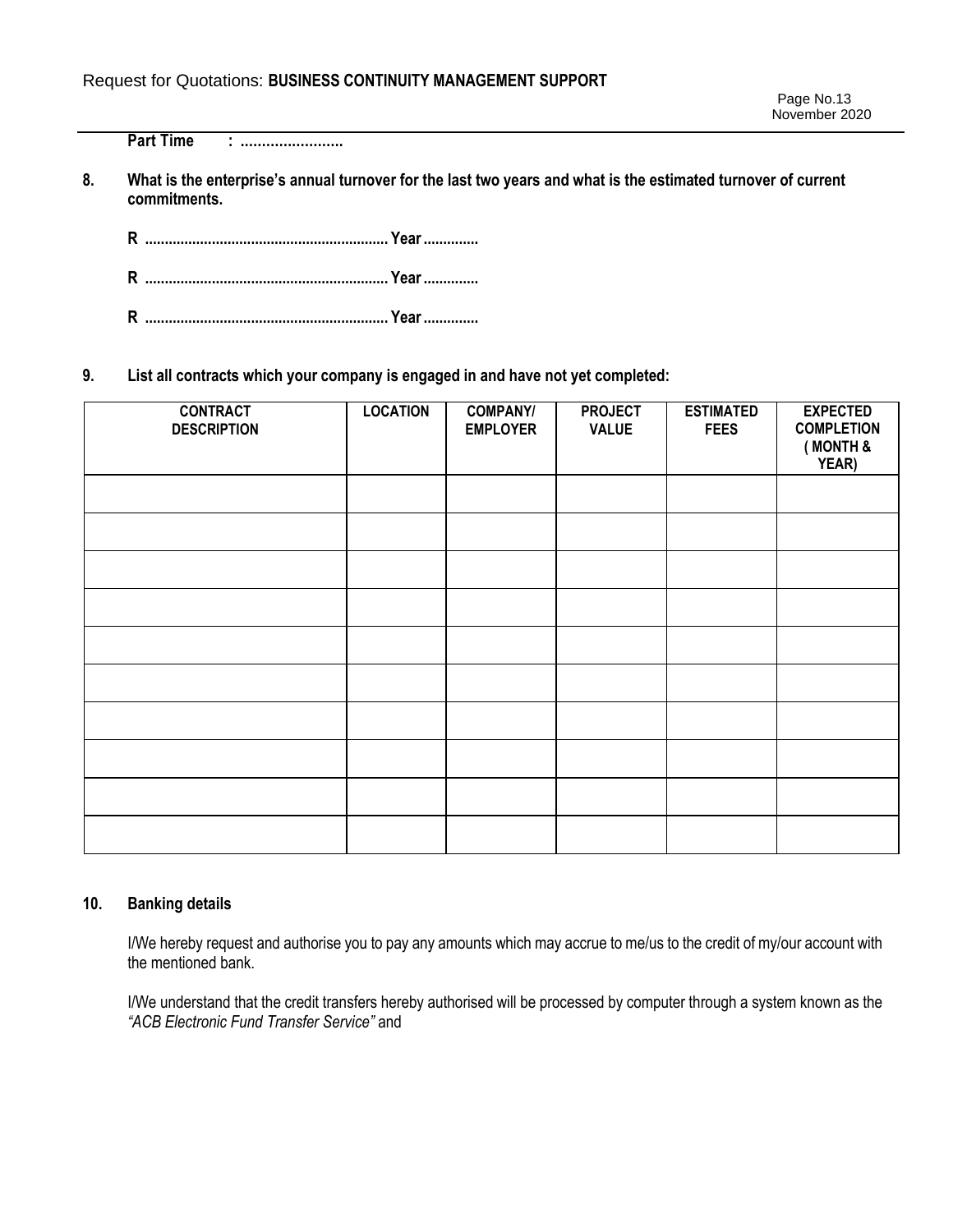I/We also understand that no additional advice of payment will be provided by my/our bank, but details of each payment will be printed on my/our bank statement or any accompanying voucher.

This authority may be cancelled by me/us giving **30 days**' notice in writing.

| <b>BANK</b>                                 |  |
|---------------------------------------------|--|
| <b>BRANCH</b>                               |  |
| <b>BRANCH CODE</b><br><b>ACCOUNT NUMBER</b> |  |
| <b>ACCOUNT HOLDER</b>                       |  |
| <b>TYPE OF ACCOUNT</b>                      |  |
| <b>CONTACT PERSON</b>                       |  |
| <b>CONTACT NUMBER</b>                       |  |

#### **PLEASE INCLUDE LETTER FROM THE BANK CONFIRMING THE COMPANY'S BANKING DETAILS.**

**The undersigned, who warrants that he/she is duly authorised to do so on behalf of the company, affirms that the information furnished in response to this request for proposal is true and correct:**

| <b>SIGNATURE</b> |  |
|------------------|--|
|                  |  |
| <b>CAPACITY</b>  |  |
|                  |  |
| <b>DATE</b>      |  |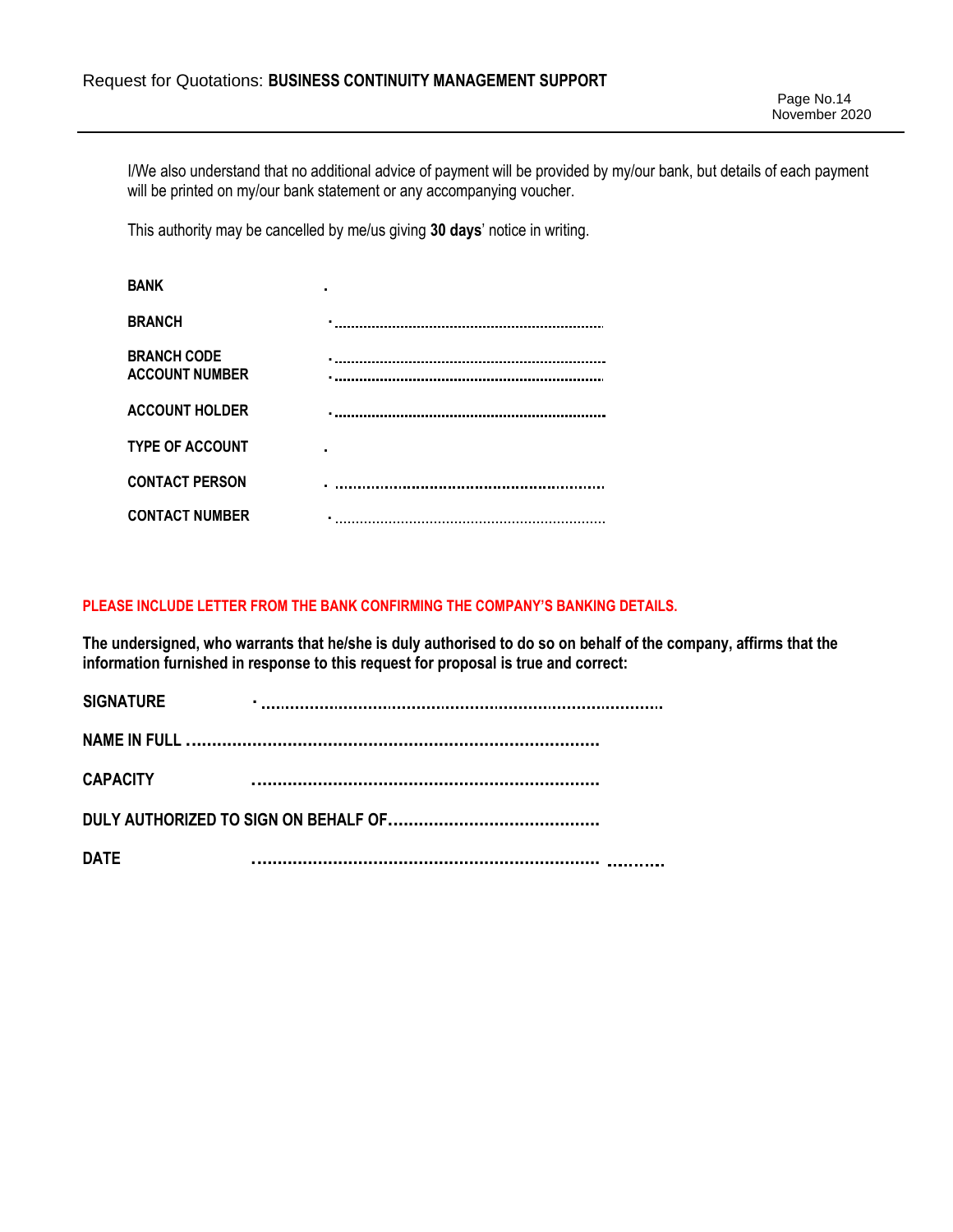#### **ANNEXURE B: DECLARATION OF INTEREST**

- 1. No bid will be accepted from persons in the service of the state\*.
- 2. Any person, having a kinship with persons in the service of the state, including a blood relationship, may make an offer or offers in terms of this invitation to bid. In view of possible allegations of favouritism, should the resulting bid, or part thereof, be awarded to persons connected with or related to persons in service of the state, it is required that the bidder or their authorised representative declare their position in relation to the evaluating/adjudicating authority.

| 3.  | In order to give effect to the above, the following questionnaire must be completed and submitted with the bid.                                                         |          |
|-----|-------------------------------------------------------------------------------------------------------------------------------------------------------------------------|----------|
| 3.1 |                                                                                                                                                                         |          |
| 3.2 |                                                                                                                                                                         |          |
| 3.3 |                                                                                                                                                                         |          |
| 3.4 |                                                                                                                                                                         |          |
| 3.5 |                                                                                                                                                                         |          |
| 3.6 |                                                                                                                                                                         |          |
| 3.7 | The names of all directors / trustees / shareholders / members, their individual identity numbers and state<br>employee numbers must be indicated in paragraph 4 below. |          |
| 3.8 | Are you presently in the service of the state*                                                                                                                          | YES / NO |
|     | If yes, furnish particulars                                                                                                                                             |          |
|     |                                                                                                                                                                         |          |
|     |                                                                                                                                                                         |          |
| 3.9 | Have you been in the service of the state for the past twelve months?                                                                                                   | YES / NO |
|     | If yes, furnish particulars                                                                                                                                             |          |
|     |                                                                                                                                                                         |          |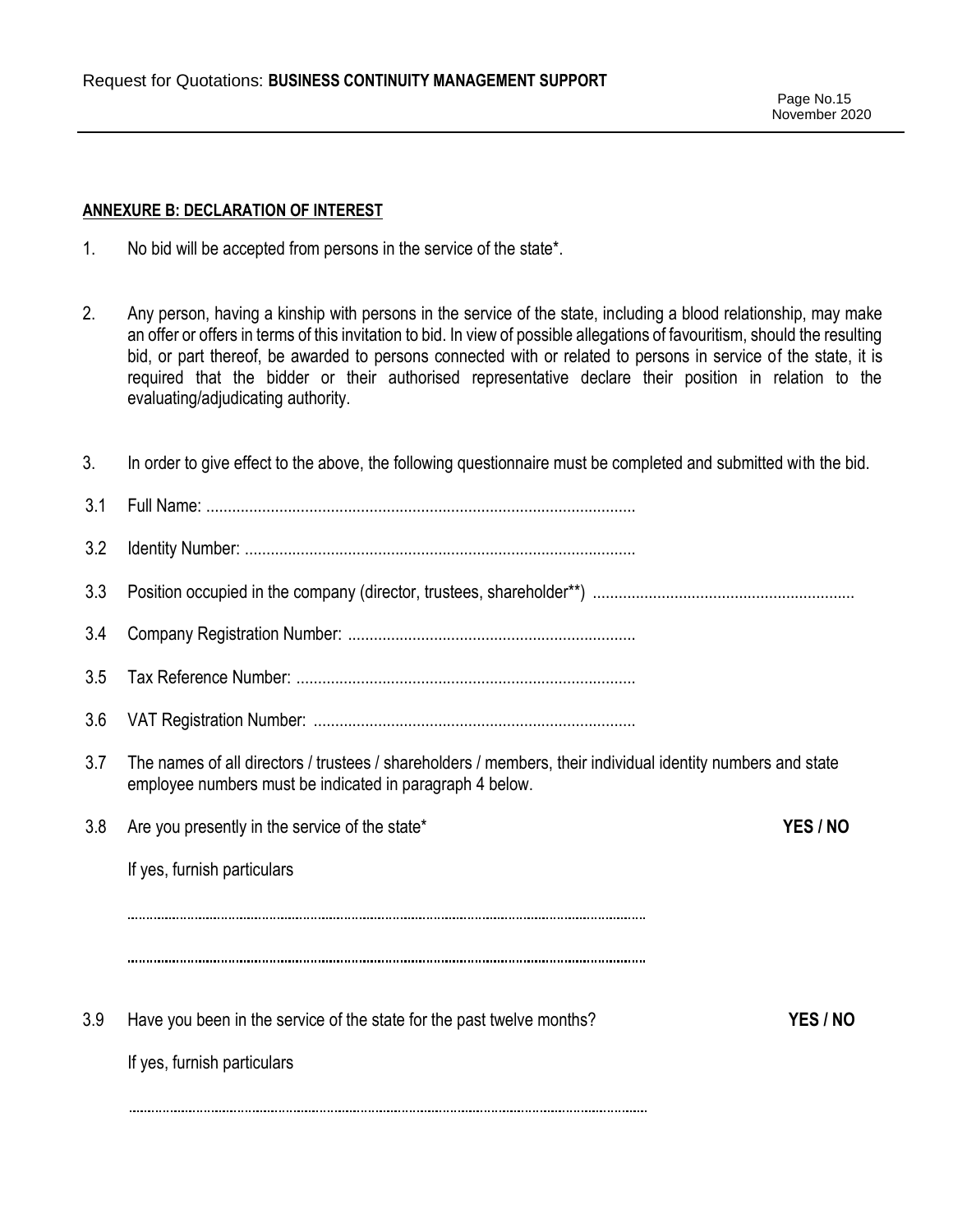| Request for Quotations: BUSINESS CONTINUITY MANAGEMENT SUPPORT                                                                                                                                                                                                      | Page No.16<br>November 2020 |
|---------------------------------------------------------------------------------------------------------------------------------------------------------------------------------------------------------------------------------------------------------------------|-----------------------------|
| 3.10 Do you, have any relationship (family, friend, other) with persons in the service of the state and who may be<br>involved with the evaluation and or adjudication of this bid?<br>If yes, furnish particulars                                                  | YES / NO                    |
| 3.11 Are you, aware of any relationship (family, friend, other) between any other bidder and any persons in the service<br>of the state who may be involved with the evaluation and or adjudication of this bid?<br>If yes, furnish particulars                     | YES / NO                    |
| 3.12 Are any of the company's directors, trustees, managers, principle shareholders or stakeholders in service of the<br>state?<br>If yes, furnish particulars                                                                                                      | YES / NO                    |
| 3.13 Are any spouse, child or parent of the company's directors, trustees, managers, principle shareholders or<br>stakeholders in service of the state?<br>If yes, furnish particulars                                                                              | YES / NO                    |
| 3.14 Do you or any of the directors, trustees, managers, principle shareholders or stakeholders of this company have<br>any interest in any other related companies or businesses whether or not they are bidding for this contract?<br>If yes, furnish particulars | YES / NO                    |
|                                                                                                                                                                                                                                                                     |                             |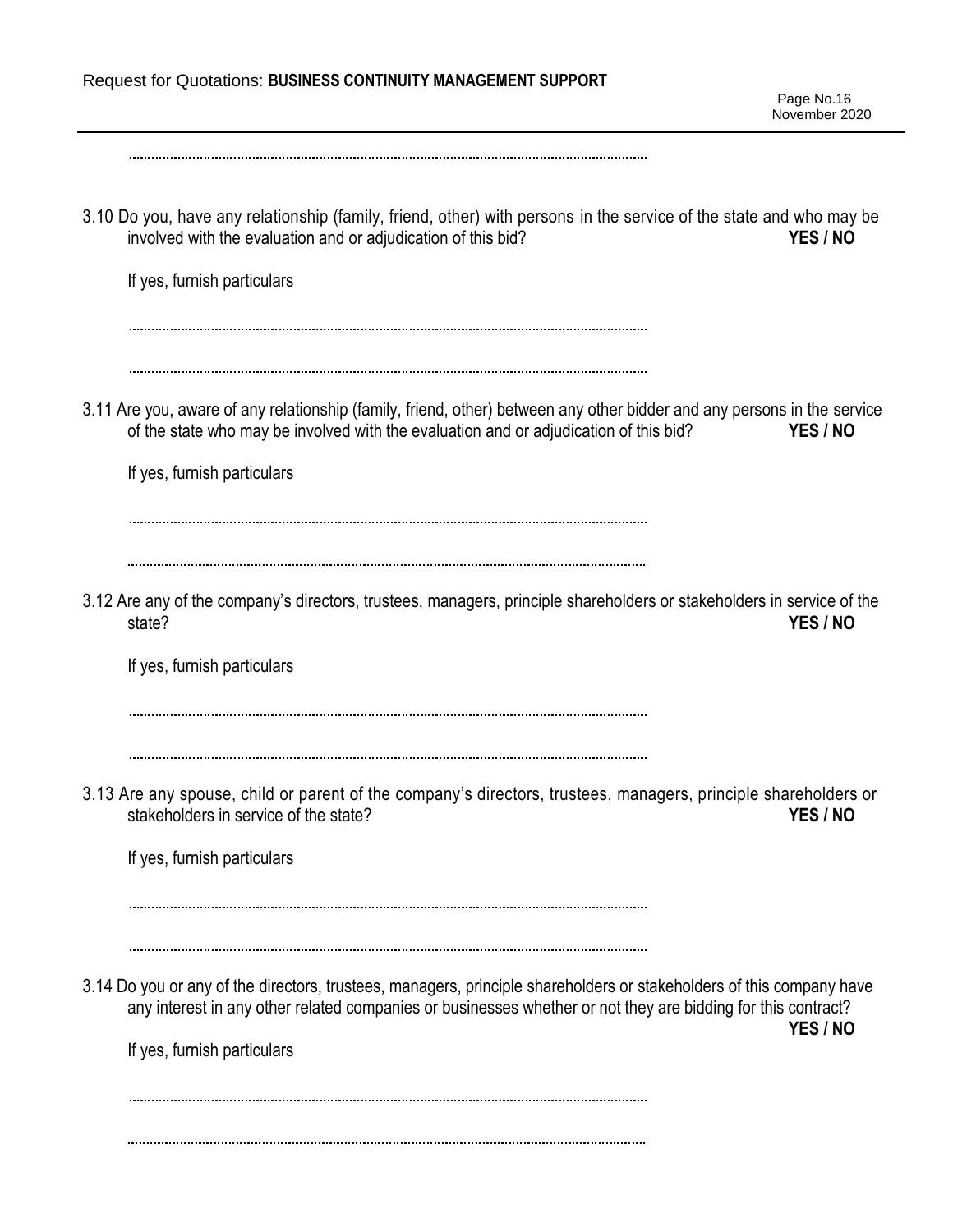| <b>FULL NAME</b> | <b>IDENTITY NUMBER</b> | <b>STATE EMPLOYEE NUMBER</b> |
|------------------|------------------------|------------------------------|
|                  |                        |                              |
|                  |                        |                              |
|                  |                        |                              |
|                  |                        |                              |
|                  |                        |                              |
|                  |                        |                              |
|                  |                        |                              |
|                  |                        |                              |
|                  |                        |                              |

#### 4. Full details of directors / trustees / members / shareholders.

**CERTIFICATION** 

**I, THE UNDERSIGNED (FULL NAME**)

**CERTIFY THAT THE INFORMATION FURNISHED ON THIS DECLARATION FORM IS TRUE AND CORRECT.**

# **I ACCEPT THAT, IN ADDITION TO CANCELLATION OF A CONTRACT, ACTION MAY BE TAKEN AGAINST ME SHOULD THIS DECLARATION PROVE TO BE FALSE.**

| Signature | Position |
|-----------|----------|
|           |          |

Name of Bidder **Date** 

MSCM Regulations: "in the service of the state" means to be  $-$ (a) a member of  $-$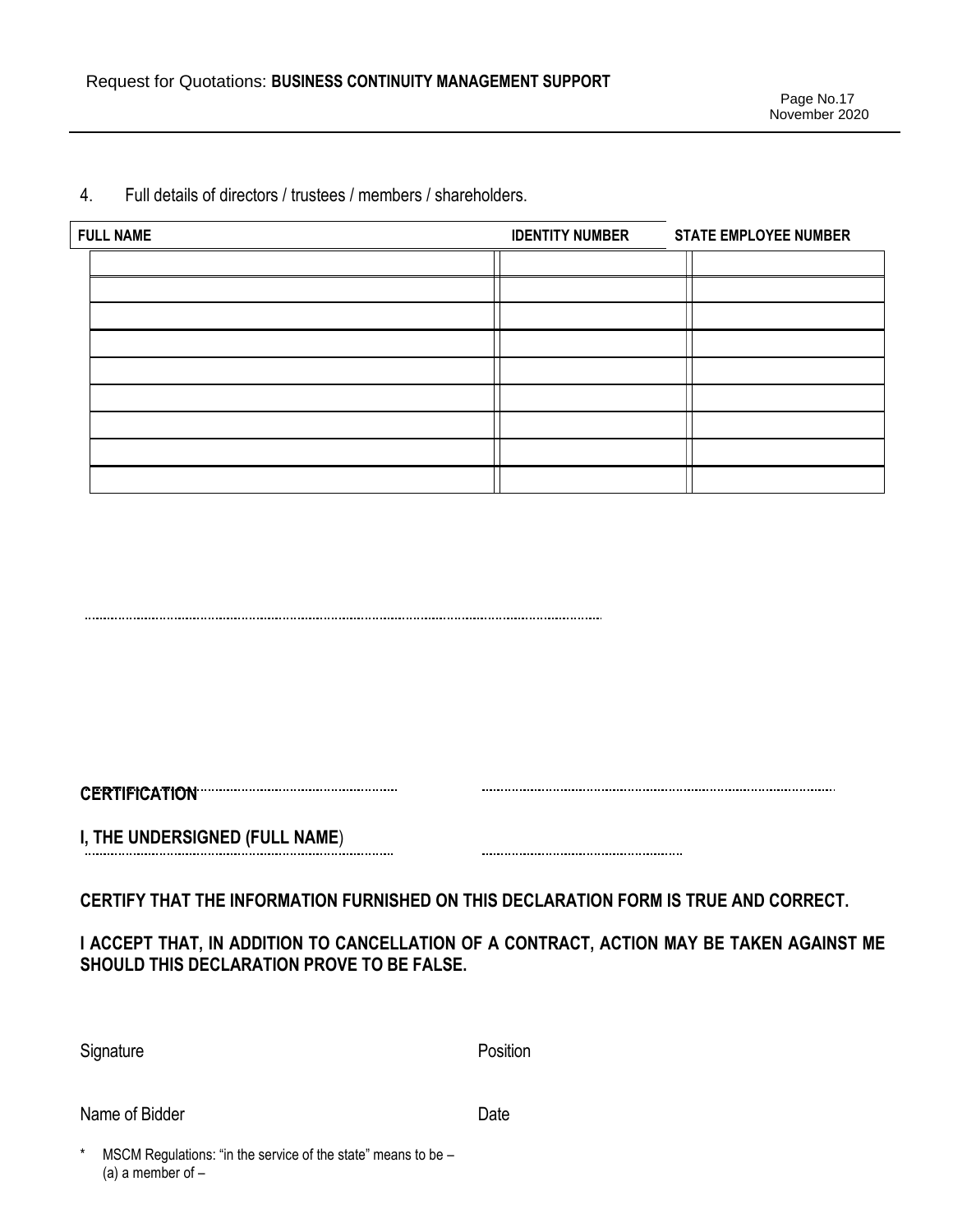- (i) any municipal council;
- (ii) any provincial legislature; or
- (iii) the national Assembly or the national Council of provinces;

(b) a member of the board of directors of any municipal entity;

- (c) an official of any municipality or municipal entity;
- (d) an employee of any national or provincial department, national or provincial public entity or constitutional institution within the meaning of the Public Finance Management Act, 1999 (Act No.1 of 1999);
- (e) a member of the accounting authority of any national or provincial public entity; or
- (f) an employee of Parliament or a provincial legislature.
- \*\* "Stakeholder' means a person who owns shares in the company and is actively involved in the management of the company or business and exercises control over the company.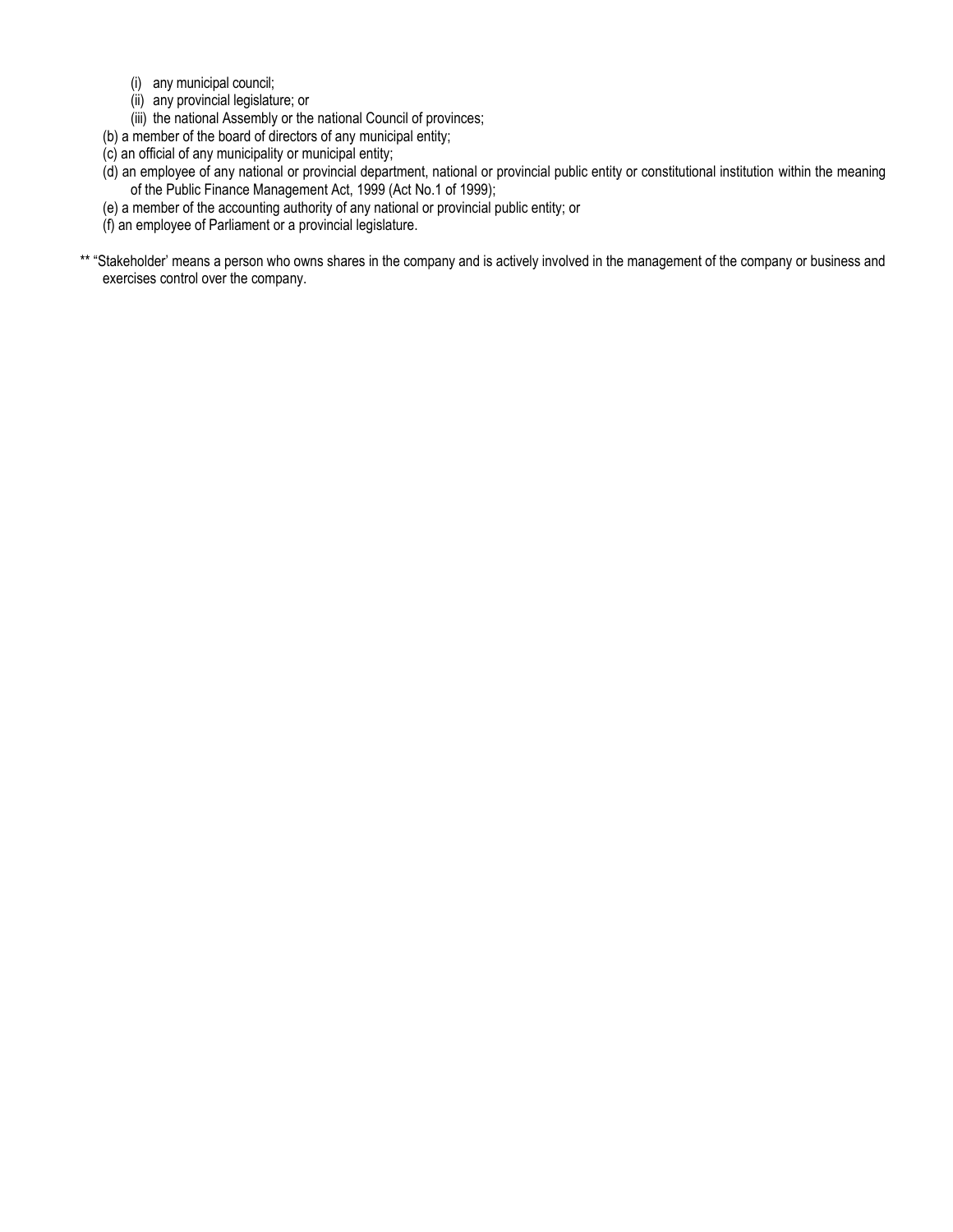#### **ANNEXURE C: DECLARATION OF BIDDER'S PAST SUPPLY CHAIN MANAGEMENT PRACTICES**

- 1 This Municipal Bidding Document must form part of all bids invited.
- 2 It serves as a declaration to be used by municipalities and municipal entities in ensuring that when goods and services are being procured, all reasonable steps are taken to combat the abuse of the supply chain management system.
- 3 The bid of any bidder may be rejected if that bidder, or any of its directors have:
	- a. abused the municipality's / municipal entity's supply chain management system or committed any improper conduct in relation to such system;
	- b. been convicted for fraud or corruption during the past five years;
	- c. willfully neglected, reneged on or failed to comply with any government, municipal or other public sector contract during the past five years; or
	- d. been listed in the Register for Tender Defaulters in terms of section 29 of the Prevention and Combating of Corrupt Activities Act (No 12 of 2004).
- 4 In order to give effect to the above, the following questionnaire must be completed and submitted with the bid.

| Item  | Question                                                                                                                                                                                                                                                                                                                                                                                                                              | Yes | No |
|-------|---------------------------------------------------------------------------------------------------------------------------------------------------------------------------------------------------------------------------------------------------------------------------------------------------------------------------------------------------------------------------------------------------------------------------------------|-----|----|
| 4.1   | Is the bidder or any of its directors listed on the National Treasury's database as a company<br>or person prohibited from doing business with the public sector?<br>(Companies or persons who are listed on this database were informed in writing of this<br>restriction by the National Treasury after the audi alteram partem rule was applied).                                                                                  | Yes | No |
| 4.1.1 | If so, furnish particulars:                                                                                                                                                                                                                                                                                                                                                                                                           |     |    |
| 4.2   | Is the bidder or any of its directors listed on the Register for Tender Defaulters in terms of section<br>29 of the Prevention and Combating of Corrupt Activities Act (No 12 of 2004)?<br>(To access this Register enter the National Treasury's website, www.treasury.gov.za,<br>on the icon "Register for Tender Defaulters" or submit your written request for a hard<br>copy of the Register to facsimile number (012) 3265445). | Yes | No |
| 4.2.1 | If so, furnish particulars:                                                                                                                                                                                                                                                                                                                                                                                                           |     |    |
| Item  | <b>Question</b>                                                                                                                                                                                                                                                                                                                                                                                                                       | Yes | No |
| 4.3   | Was the bidder or any of its directors convicted by a court of law (including a court of law<br>outside the Republic of South Africa) for fraud or corruption during the past five years?                                                                                                                                                                                                                                             | Yes | No |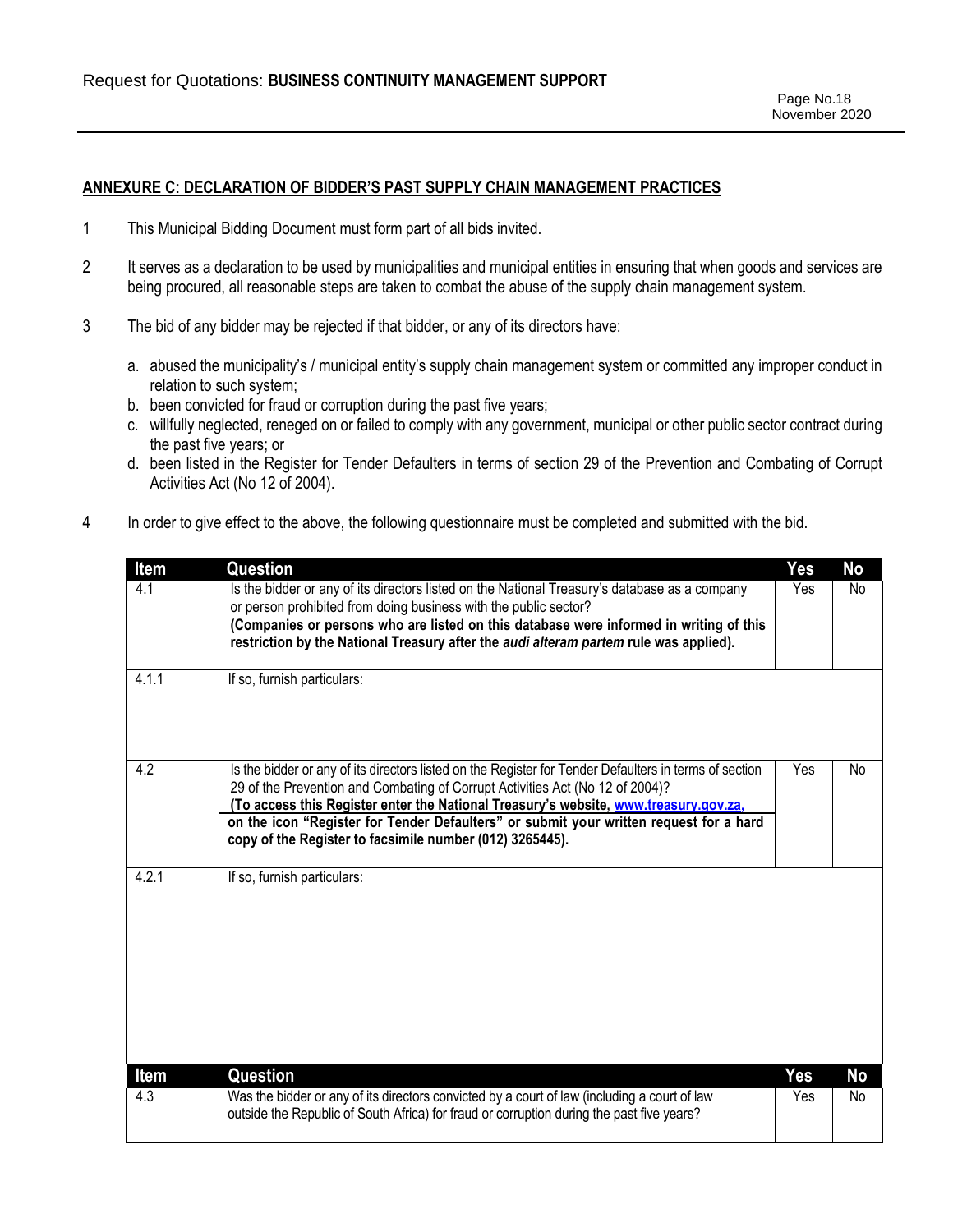Page No.19 November 2020

| 4.3.1 |  | If so, furnish particulars: |  |
|-------|--|-----------------------------|--|
|       |  |                             |  |

| 4.4   | Does the bidder or any of its directors owe any municipal rates and taxes or municipal<br>charges to the municipality / municipal entity, or to any other municipality / municipal entity,<br>that is in arrears for more than three months? | Yes | No  |
|-------|----------------------------------------------------------------------------------------------------------------------------------------------------------------------------------------------------------------------------------------------|-----|-----|
| 4.4.1 | If so, furnish particulars:                                                                                                                                                                                                                  |     |     |
| 4.5   | Was any contract between the bidder and the municipality / municipal entity or any other organ<br>of state terminated during the past five years on account of failure to perform on or comply with<br>the contract?                         | Yes | No. |
| 4.7.1 | If so, furnish particulars:                                                                                                                                                                                                                  |     |     |

# **CERTIFICATION**

# I, THE UNDERSIGNED (FULL NAME)

CERTIFY THAT THE INFORMATION FURNISHED ON THIS DECLARATION FORM IS TRUE AND CORRECT.

I ACCEPT THAT, IN ADDITION TO CANCELLATION OF A CONTRACT, ACTION MAY BE TAKEN AGAINST ME SHOULD THIS DECLARATION PROVE TO BE FALSE.

| Signature                              | Position |
|----------------------------------------|----------|
|                                        |          |
| "Name of Bidder" www.communication.com |          |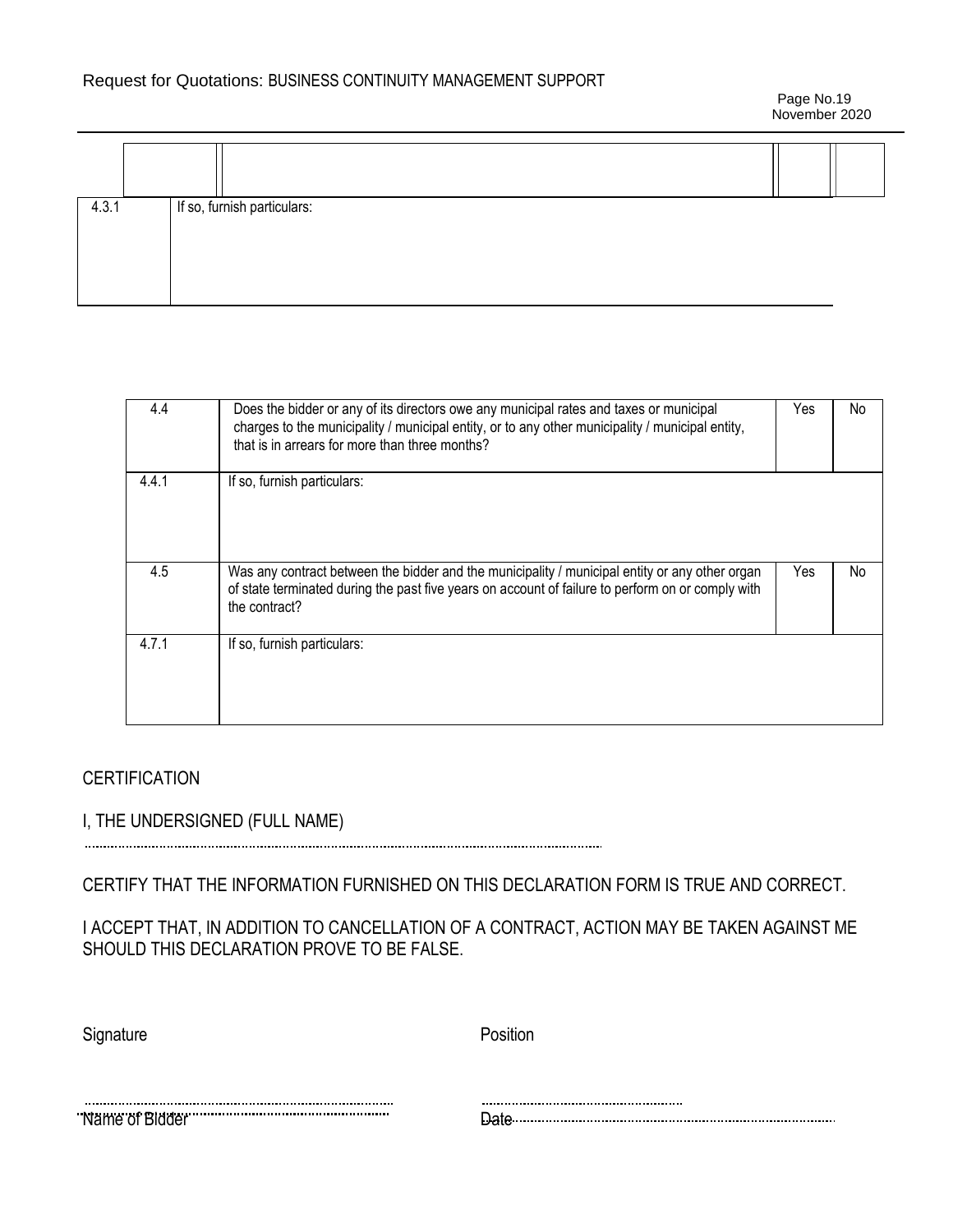Page No.20 November 2020

# **ANNEXURE D: PARTICULARS OF CONTRACTS AWARDED BY AN ORGAN OF STATE\*\*\* DURING THE LAST 5 YEARS**

#### **(In the event of insufficient space, kindly attach documentation)**

| <b>EMPLOYER</b> | <b>CONSULTING ENGINEER</b> | <b>NATURE OF WORK</b> | <b>VALUE OF</b><br><b>WORK</b> | YEAR COMPLETED |
|-----------------|----------------------------|-----------------------|--------------------------------|----------------|
|                 |                            |                       |                                |                |
|                 |                            |                       |                                |                |
|                 |                            |                       |                                |                |
|                 |                            |                       |                                |                |
|                 |                            |                       |                                |                |
|                 |                            |                       |                                |                |
|                 |                            |                       |                                |                |
|                 |                            |                       |                                |                |
|                 |                            |                       |                                |                |
|                 |                            |                       |                                |                |
|                 |                            |                       |                                |                |
|                 |                            |                       |                                |                |
|                 |                            |                       |                                |                |
|                 |                            |                       |                                |                |
|                 |                            |                       |                                |                |
|                 |                            |                       |                                |                |
|                 |                            |                       |                                |                |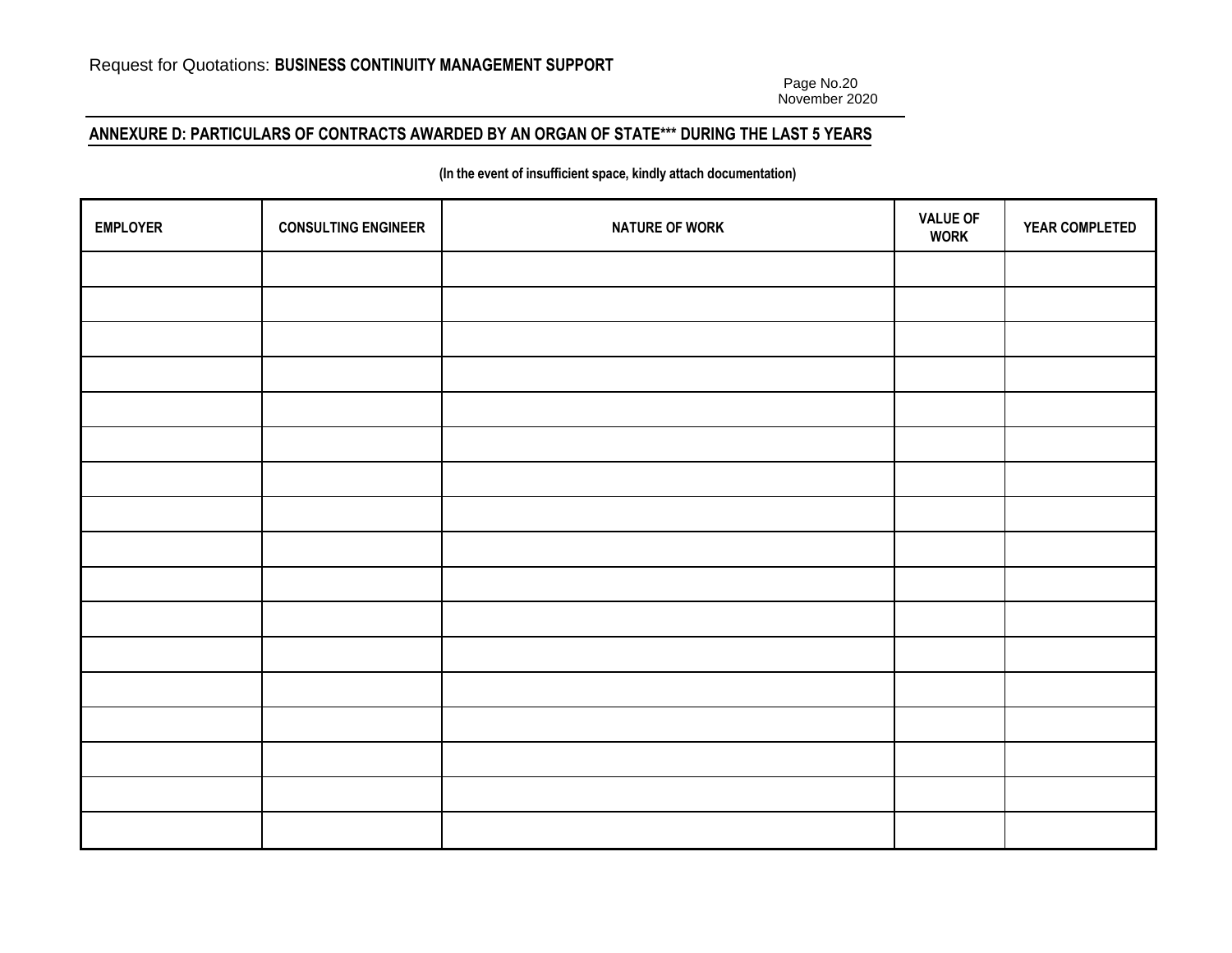Page No.21 November 2020

# ANNEXURE D: PARTICULARS OF CONTRACTS AWARDED BY AN ORGAN OF STATE\*\*\* DURING THE LAST 5 YEARS cont.

| <b>EMPLOYER</b> | <b>CONSULTING ENGINEER</b> | <b>NATURE OF WORK</b> | <b>VALUE OF</b><br><b>WORK</b> | YEAR COMPLETED |
|-----------------|----------------------------|-----------------------|--------------------------------|----------------|
|                 |                            |                       |                                |                |
|                 |                            |                       |                                |                |
|                 |                            |                       |                                |                |
|                 |                            |                       |                                |                |
|                 |                            |                       |                                |                |
|                 |                            |                       |                                |                |
|                 |                            |                       |                                |                |

#### **\*\*\* Organ of State means-**

- a) a national or provincial department:
- b) a municipality;
- c) a constitutional institution defined in the Public Finance Management Act, 1999 (Act No. 1 of 1999);
- d) Parliament;
- e) a provincial legislature;
- f) any other institution or category of institutions included in the definition of "organ of state" in section 239 of the Constitution and recognised by the *Minister* by notice in the *Government Gazette* as an institution or category of institutions to which this Act applies

Signature **Position** *(of person authorised to sign on behalf of the organisation)*

Name of Bidder Date Date Communications and the Date Date Date Date Date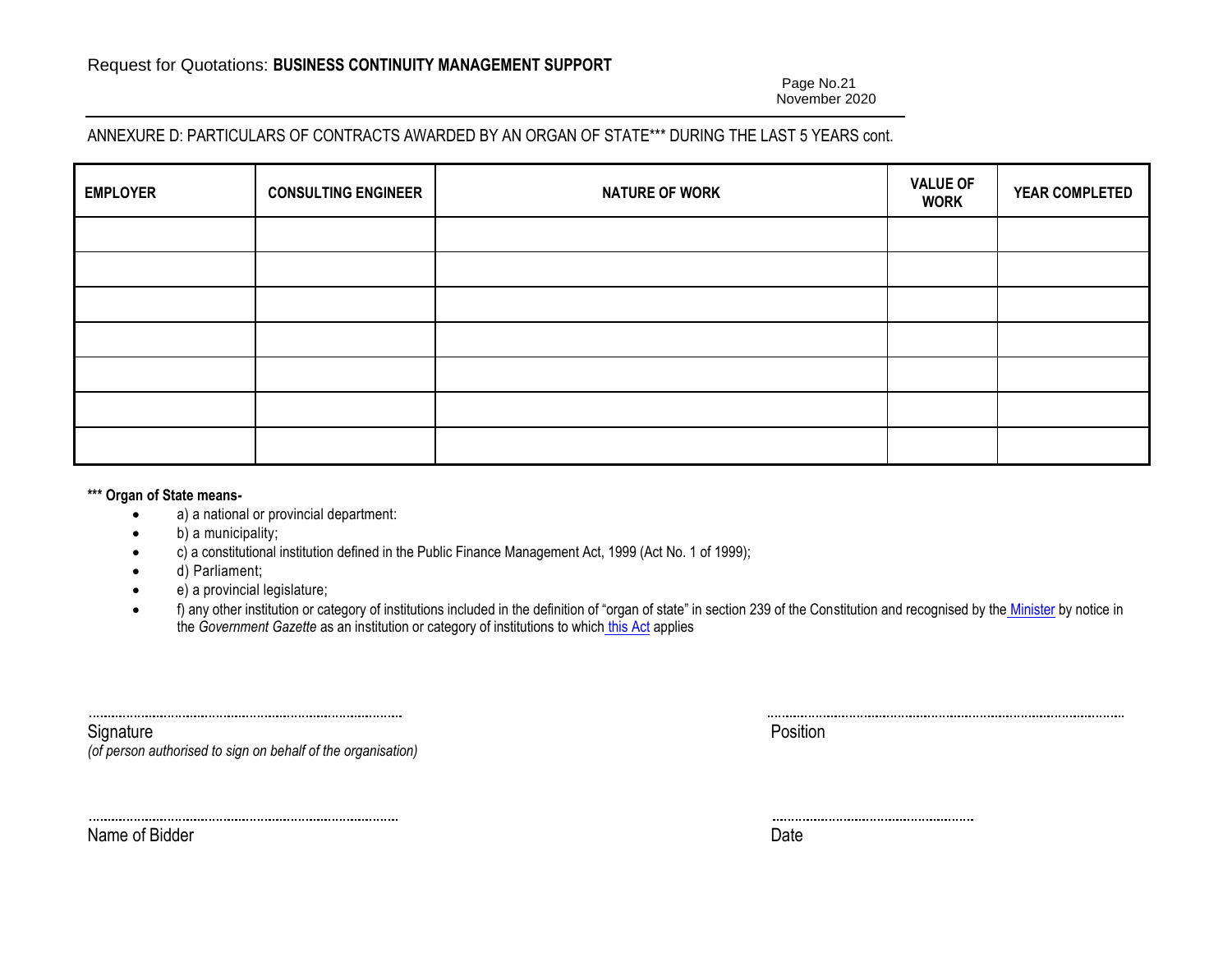



Johannesburg Development Agency

The Bus Factory Newtown Johannesburg, 2000

2107

No 3 Helen Joseph Street PO Box 61877 Tel +27(0) 11 688 7851 (O) Marshalltown Fax +27(0) 11 688 7899/63 [E-mail: info@jda.org.za](mailto:info@jda.org.za)

> **[www.jda.org.za](http://www.jda.org.za/) [www.joburg.org.za](http://www.joburg.org.za/)**

### **ANNEXURE E: CERTIFICATE OF INDEPENDENT BID DETERMINATION**

I, the undersigned, in submitting the accompanying bid:

*RFQ - BUSINESS CONTINUITY MANAGEMENT SUPPORT FOR THE JDA*

in response to the invitation for the bid made by:

#### *Johannesburg Development Agency*

do hereby make the following statements that I certify to be true and complete in every respect:

I certify, on behalf of:

(Name of Bidder)

that:

- 1. I have read and I understand the contents of this Certificate;
- 2. I understand that the accompanying bid will be disqualified if this Certificate is found not to be true and complete in every respect;
- 3. I am authorized by the bidder to sign this Certificate, and to submit the accompanying bid, on behalf of the bidder;
- 4. Each person whose signature appears on the accompanying bid has been authorized by the bidder to determine the terms of, and to sign, the bid, on behalf of the bidder;
- 5. For the purposes of this Certificate and the accompanying bid, I understand that the word "competitor" shall include any individual or organization, other than the bidder, whether or not affiliated with the bidder, who:
	- (a) has been requested to submit a bid in response to this bid invitation;
	- (b) could potentially submit a bid in response to this bid invitation, based on their qualifications, abilities or experience; and
	- (c) provides the same goods and services as the bidder and/or is in the same line of business as the bidder
- 6. The bidder has arrived at the accompanying bid independently from, and without consultation, communication, agreement or arrangement with any competitor. However communication between partners in a joint venture or consortium will not be construed as collusive bidding.
- 7. In particular, without limiting the generality of paragraph 6 above, there has been no consultation, communication, agreement or arrangement with any competitor regarding:
	- (a) prices;
	- (b) geographical area where product or service will be rendered (market allocation);
	- (c) methods, factors or formulas used to calculate prices;
	- (d) the intention or decision to submit or not to submit a bid;
	- (e) the submission of a bid which does not meet the specifications and conditions of the bid; or
	- (f) bidding with the intention not to win the bid.
- 8. In addition, there have been no consultations, communications, agreements or arrangements with any competitor